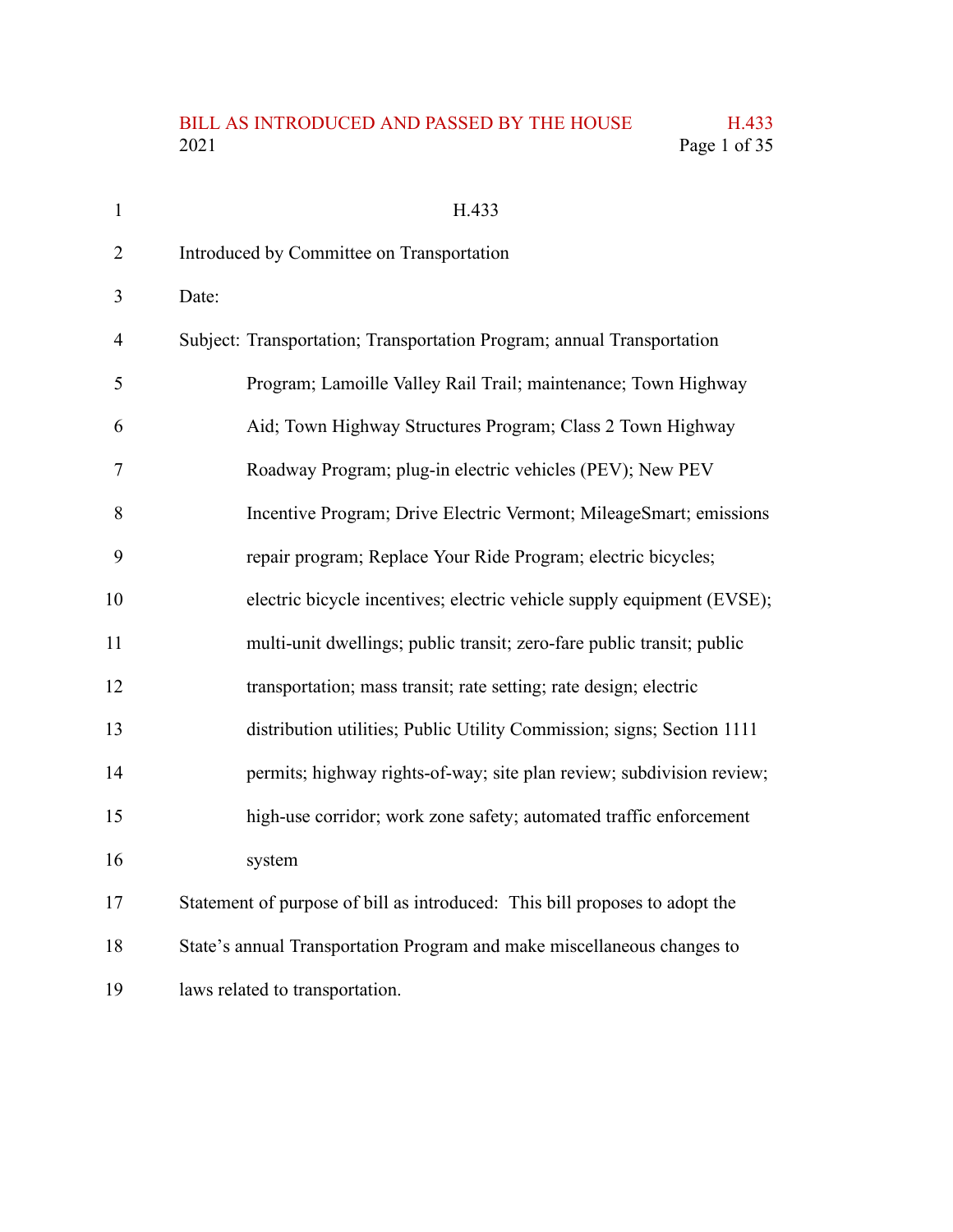# BILL AS INTRODUCED AND PASSED BY THE HOUSE H.433<br>2021 Page 2 of 35 Page 2 of 35

| $\mathbf{1}$<br>$\overline{2}$ | An act relating to the Transportation Program and miscellaneous changes to<br>laws related to transportation |
|--------------------------------|--------------------------------------------------------------------------------------------------------------|
| 3                              | It is hereby enacted by the General Assembly of the State of Vermont:                                        |
| $\overline{4}$                 | *** Transportation Program Adopted as Amended; Definitions ***                                               |
| 5                              | Sec. 1. TRANSPORTATION PROGRAM ADOPTED; DEFINITIONS                                                          |
| 6                              | (a) The Agency of Transportation's Proposed Fiscal Year 2022                                                 |
| 7                              | Transportation Program appended to the Agency of Transportation's proposed                                   |
| 8                              | fiscal year 2022 budget, as amended by this act, is adopted to the extent                                    |
| 9                              | federal, State, and local funds are available.                                                               |
| 10                             | (b) As used in this act, unless otherwise indicated:                                                         |
| 11                             | (1) "Agency" means the Agency of Transportation.                                                             |
| 12                             | (2) "Electric vehicle supply equipment (EVSE)" has the same meaning                                          |
| 13                             | as in 30 V.S.A. § 201.                                                                                       |
| 14                             | (3) "Multi-unit dwelling" means a housing project, such as cooperatives,                                     |
| 15                             | condominiums, dwellings, or mobile home parks, with 10 or more units                                         |
| 16                             | constructed or maintained on a tract or tracts of land.                                                      |
| 17                             | (4) "Plug-in electric vehicle (PEV)," "plug-in hybrid electric vehicle                                       |
| 18                             | (PHEV)," and "battery electric vehicle (BEV)" have the same meanings as in                                   |
| 19                             | <u>23 V.S.A. § 4(85).</u>                                                                                    |
| 20                             | (5) "Secretary" means the Secretary of Transportation.                                                       |
| 21                             | (6) "TIB funds" means monies deposited in the Transportation                                                 |
| 22                             | Infrastructure Bond Fund in accordance with 19 V.S.A. § 11f.                                                 |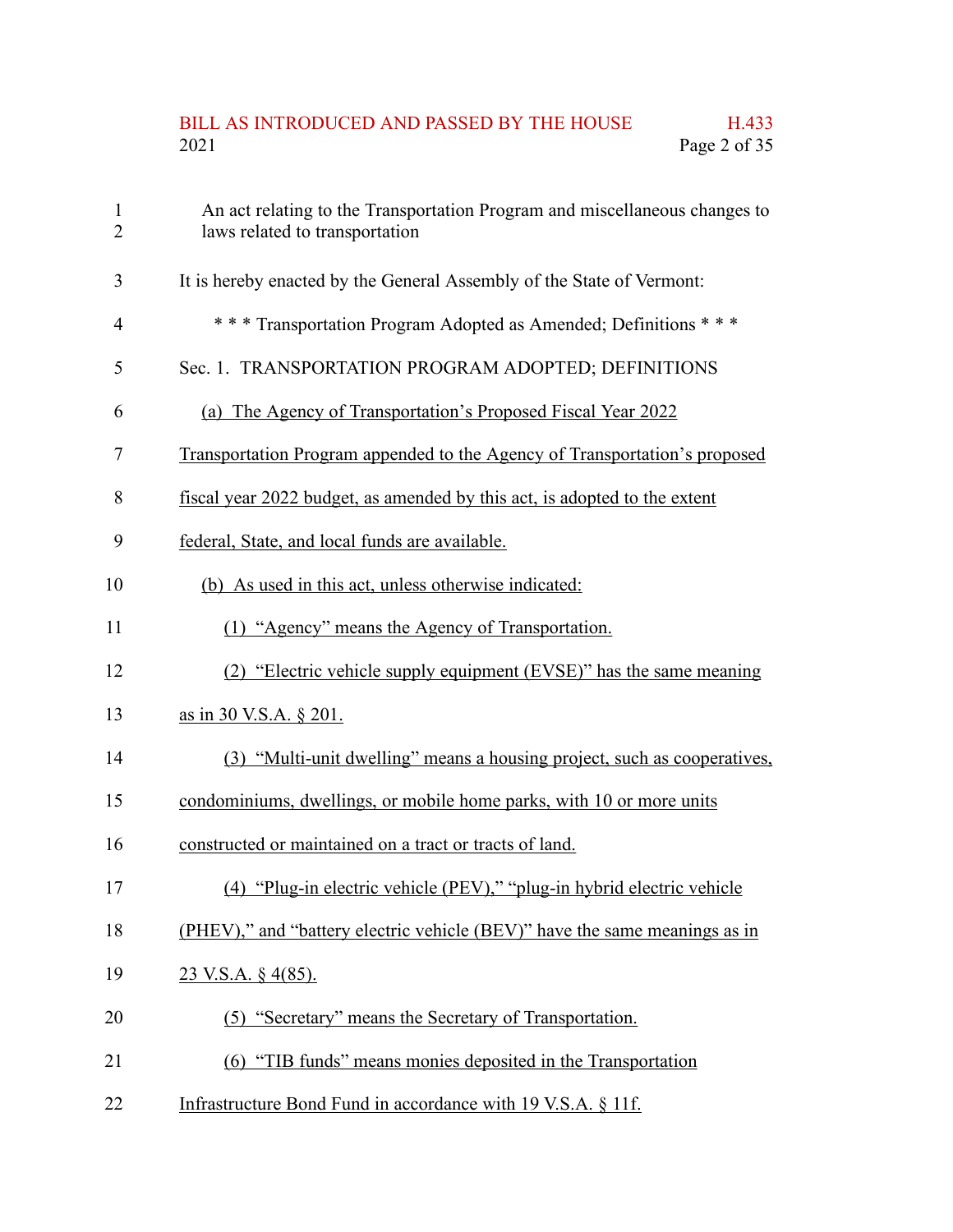# BILL AS INTRODUCED AND PASSED BY THE HOUSE H.433<br>2021 Page 3 of 35 Page 3 of 35

| $\mathbf{1}$ | (7) The table heading "As Proposed" means the Proposed                         |
|--------------|--------------------------------------------------------------------------------|
| 2            | Transportation Program referenced in subsection (a) of this section; the table |
| 3            | heading "As Amended" means the amendments as made by this act; the table       |
| 4            | heading "Change" means the difference obtained by subtracting the "As          |
| 5            | Proposed" figure from the "As Amended" figure; and the terms "change" or       |
| 6            | "changes" in the text refer to the project- and program-specific amendments,   |
| 7            | the aggregate sum of which equals the net "Change" in the applicable table     |
| 8            | heading.                                                                       |
| 9            | (c) In the Agency of Transportation's Proposed Fiscal Year 2022                |
| 10           | Transportation Program for Town Highway Aid, the value "\$26,017,744" is       |
| 11           | struck and "\$27,105,769" is inserted in lieu thereof to correct a typographic |
| 12           | error.                                                                         |
| 13           | *** Inclusion of Maintenance for the Lamoille Valley Rail Trail                |
| 14           | in the Annual Proposed Transportation Program * * *                            |
| 15           | Sec. 2. 19 V.S.A. $\S$ 10g(p) is added to read:                                |
| 16           | (p) The Agency shall include the annual maintenance required for the           |
| 17           | Lamoille Valley Rail Trail (LVRT), running from Swanton to St. Johnsbury, in   |
| 18           | the Transportation Program it presents to the General Assembly under           |
| 19           | subsection (a) of this section. The proposed authorization for the maintenance |
| 20           | of the LVRT shall be sufficient to cover:                                      |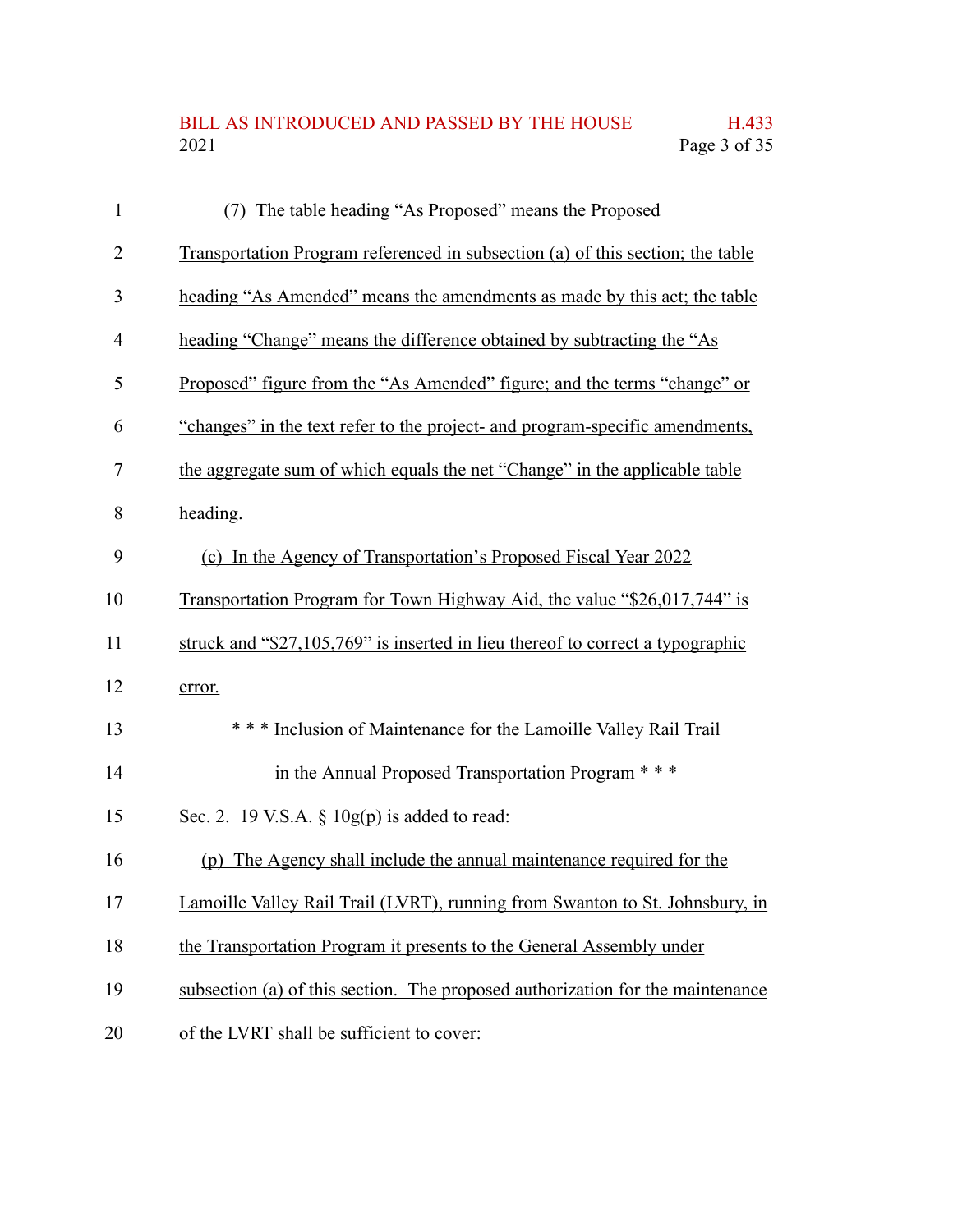# BILL AS INTRODUCED AND PASSED BY THE HOUSE H.433<br>2021 Page 4 of 35 Page 4 of 35

| 1  | (1) maintenance and repair or replacement of any bridges along the              |
|----|---------------------------------------------------------------------------------|
| 2  | LVRT;                                                                           |
| 3  | (2) maintenance and repair of the fencing along the LVRT and any                |
| 4  | leased lines;                                                                   |
| 5  | (3) maintenance and repair of the stormwater systems for the LVRT;              |
| 6  | (4) any large-scale surface maintenance required due to dangerous               |
| 7  | conditions along the LVRT or compromise of the rail bed of the LVRT, or         |
| 8  | both;                                                                           |
| 9  | (5) resolution of any unauthorized encroachments related to the rail bed,       |
| 10 | but not the recreational use of the LVRT;                                       |
| 11 | (6) any other maintenance obligations required of the Agency under a            |
| 12 | memorandum of understanding entered into regarding the maintenance of the       |
| 13 | LVRT; and                                                                       |
| 14 | the cost of all ongoing maintenance of the LVRT by the Department<br>(7)        |
| 15 | of Forests, Parks and Recreation at such time as the Agency enters into a lease |
| 16 | and maintenance agreement with the Department of Forests, Parks and             |
| 17 | Recreation for the LVRT.                                                        |
| 18 | *** Highway Maintenance ***                                                     |
| 19 | Sec. 3. HIGHWAY MAINTENANCE                                                     |
| 20 | Within the Agency of Transportation's Proposed Fiscal Year 2022                 |
| 21 | Transportation Program for Maintenance, spending is amended as follows:         |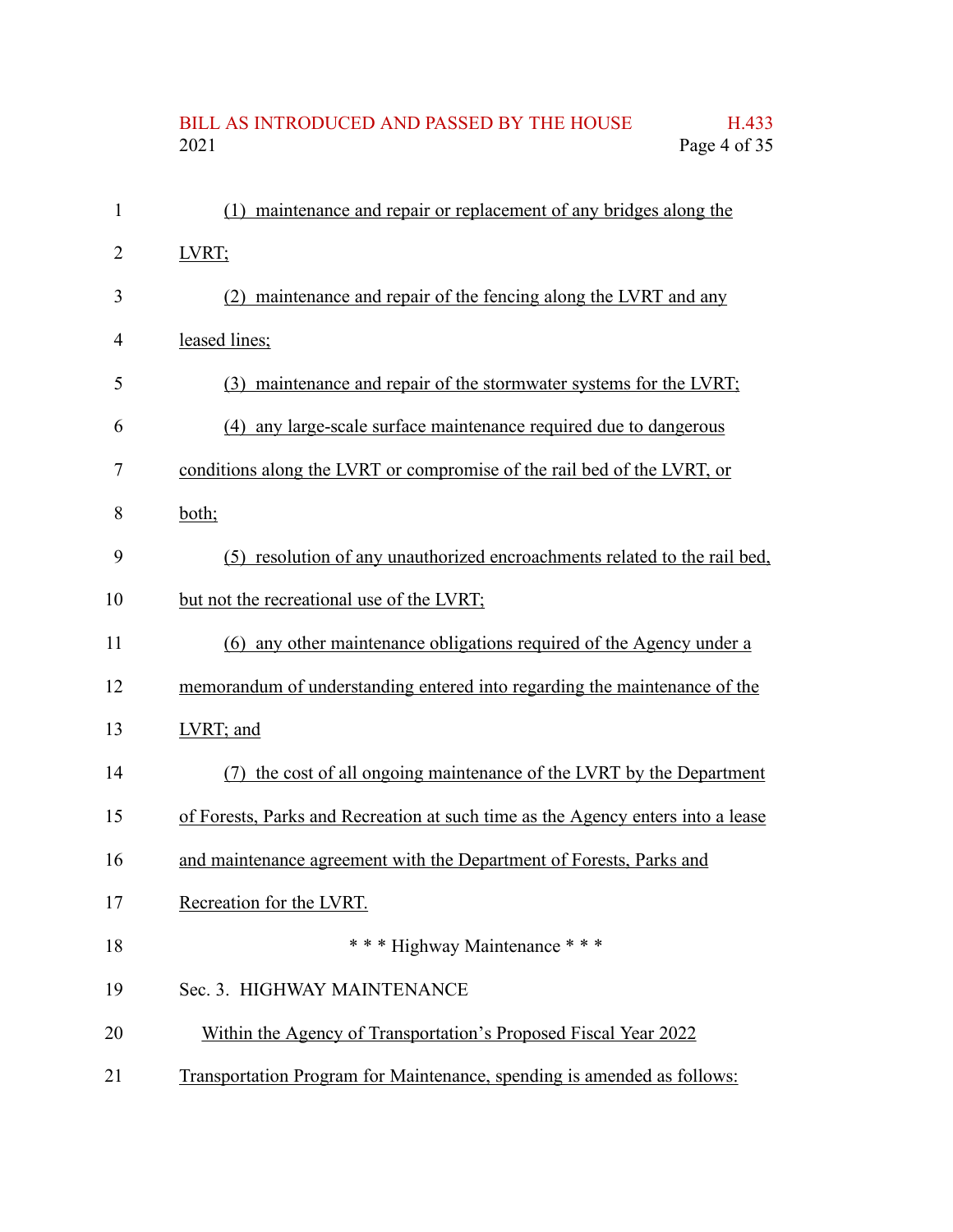# BILL AS INTRODUCED AND PASSED BY THE HOUSE H.433<br>2021 Page 5 of 35

| $\mathbf{1}$   | FY22                     | <b>As Proposed</b> | <b>As Amended</b>                                                             | Change                                                                        |
|----------------|--------------------------|--------------------|-------------------------------------------------------------------------------|-------------------------------------------------------------------------------|
| 2              | Personal                 | 45,339,790         | 45,339,790                                                                    | $\boldsymbol{0}$                                                              |
| 3              | Services                 |                    |                                                                               |                                                                               |
| $\overline{4}$ | Operating                | 57,902,709         | 57,902,709                                                                    | $\boldsymbol{0}$                                                              |
| 5              | Expenses                 |                    |                                                                               |                                                                               |
| 6              | Grants                   | 277,000            | 277,000                                                                       | $\boldsymbol{0}$                                                              |
| $\overline{7}$ | Total                    | 103,519,499        | 103,519,499                                                                   | $\boldsymbol{0}$                                                              |
| 8              | Sources of funds         |                    |                                                                               |                                                                               |
| 9              | <b>State</b>             | 92,516,712         | 87,741,712                                                                    | $-4,775,000$                                                                  |
| 10             | Federal                  | 10,902,787         | 15,677,787                                                                    | 4,775,000                                                                     |
| 11             | Interdepartmental        |                    |                                                                               |                                                                               |
| 12             | Transfer                 | 100,000            | 100,000                                                                       | $\boldsymbol{0}$                                                              |
| 13             | Total                    | 103,519,499        | 103,519,499                                                                   | $\boldsymbol{0}$                                                              |
| 14             |                          |                    | *** Town Highway Aid ***                                                      |                                                                               |
| 15             | Sec. 4. TOWN HIGHWAY AID |                    |                                                                               |                                                                               |
| 16             |                          |                    | (a) Notwithstanding 19 V.S.A. § 306(a), the fiscal year 2022 budget           |                                                                               |
| 17             |                          |                    |                                                                               | increases the annual appropriation for aid to town highways by \$3,000,000.00 |
| 18             |                          |                    | in one-time Transportation Fund monies to a total of \$30,105,769.00, which   |                                                                               |
| 19             |                          |                    | shall be distributed to municipalities in the same apportionments and for the |                                                                               |
| 20             |                          |                    | same purposes as prescribed under 19 V.S.A. $\S 306(a)(3)$ .                  |                                                                               |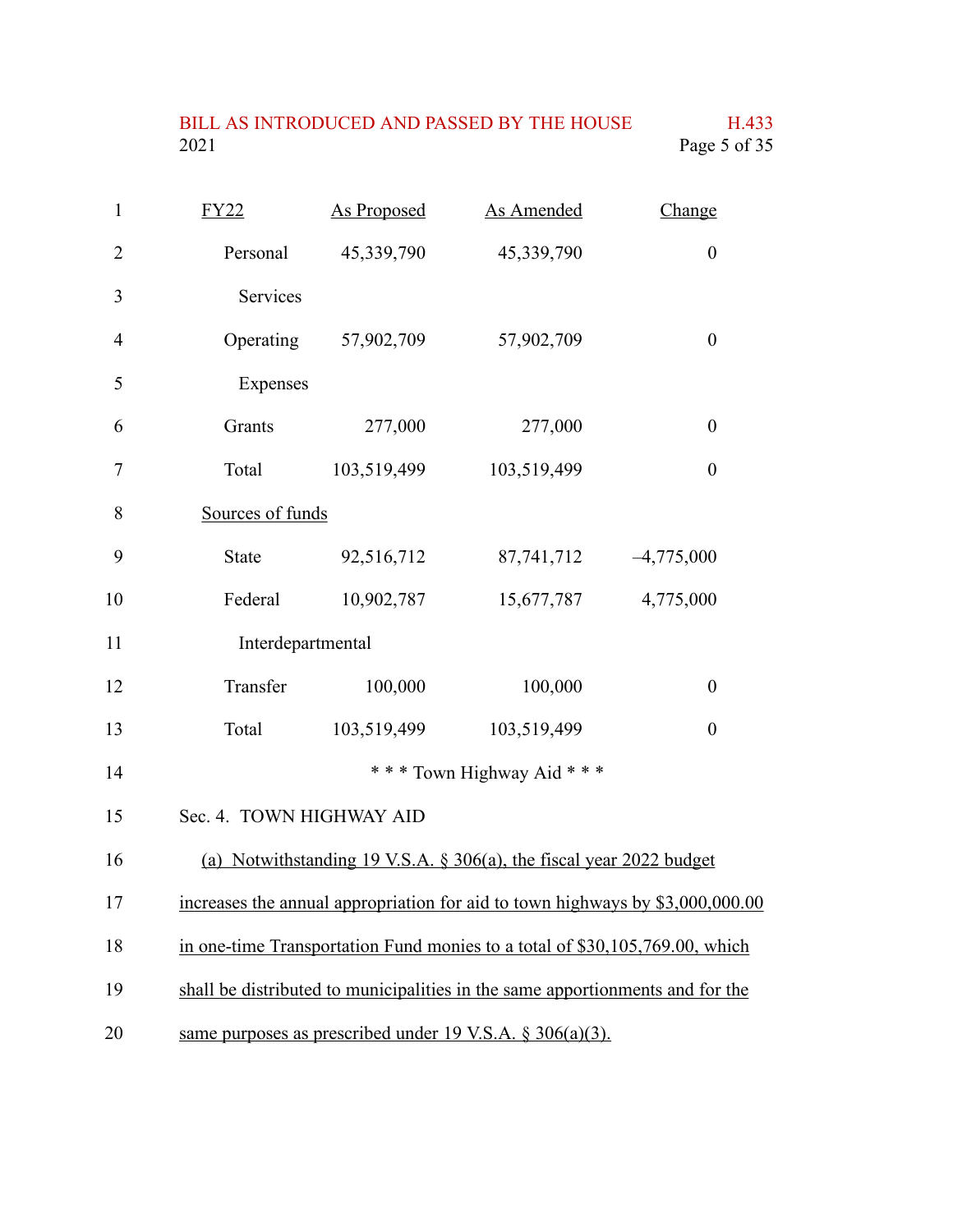## BILL AS INTRODUCED AND PASSED BY THE HOUSE H.433<br>2021 Page 6 of 35 Page 6 of 35

| $\mathbf{1}$   | (b) The additional \$3,000,000.00 in one-time Transportation Fund monies        |
|----------------|---------------------------------------------------------------------------------|
| $\overline{2}$ | shall not be included in any subsequent calculations for the annual             |
| 3              | appropriation for aid to town highways pursuant to 19 V.S.A. $\S 306(a)$ .      |
| $\overline{4}$ | *** Town Highway Structures and                                                 |
| 5              | Class 2 Town Highway Roadway Programs * * *                                     |
| 6              | * * * Fiscal Year 2021 * * *                                                    |
| 7              | Sec. 5. TOWN HIGHWAY STRUCTURES AND CLASS 2 TOWN                                |
| 8              | HIGHWAY ROADWAY PROGRAMS IN FISCAL YEAR 2021                                    |
| 9              | Notwithstanding any other provision of law, in fiscal year 2022, the Agency     |
| 10             | is authorized to reimburse, subsequent to performance of the work,              |
| 11             | municipalities for projects awarded a grant under the Town Highway              |
| 12             | Structures and Class 2 Town Highway Roadway Programs for costs incurred         |
| 13             | during fiscal year 2021.                                                        |
| 14             | *** Minimum Total Grant Awards; Maximum Grant Award ***                         |
| 15             | Sec. 6. 19 V.S.A. § 306 is amended to read:                                     |
| 16             | § 306. APPROPRIATION; STATE AID FOR TOWN HIGHWAYS                               |
| 17             | * * *                                                                           |
| 18             | (e) State aid for town highway structures.                                      |
| 19             | (1) There shall be an annual appropriation for grants to municipalities         |
| 20             | for maintenance (including actions to extend life expectancy) and for           |
| 21             | construction of bridges and culverts; for maintenance and construction of other |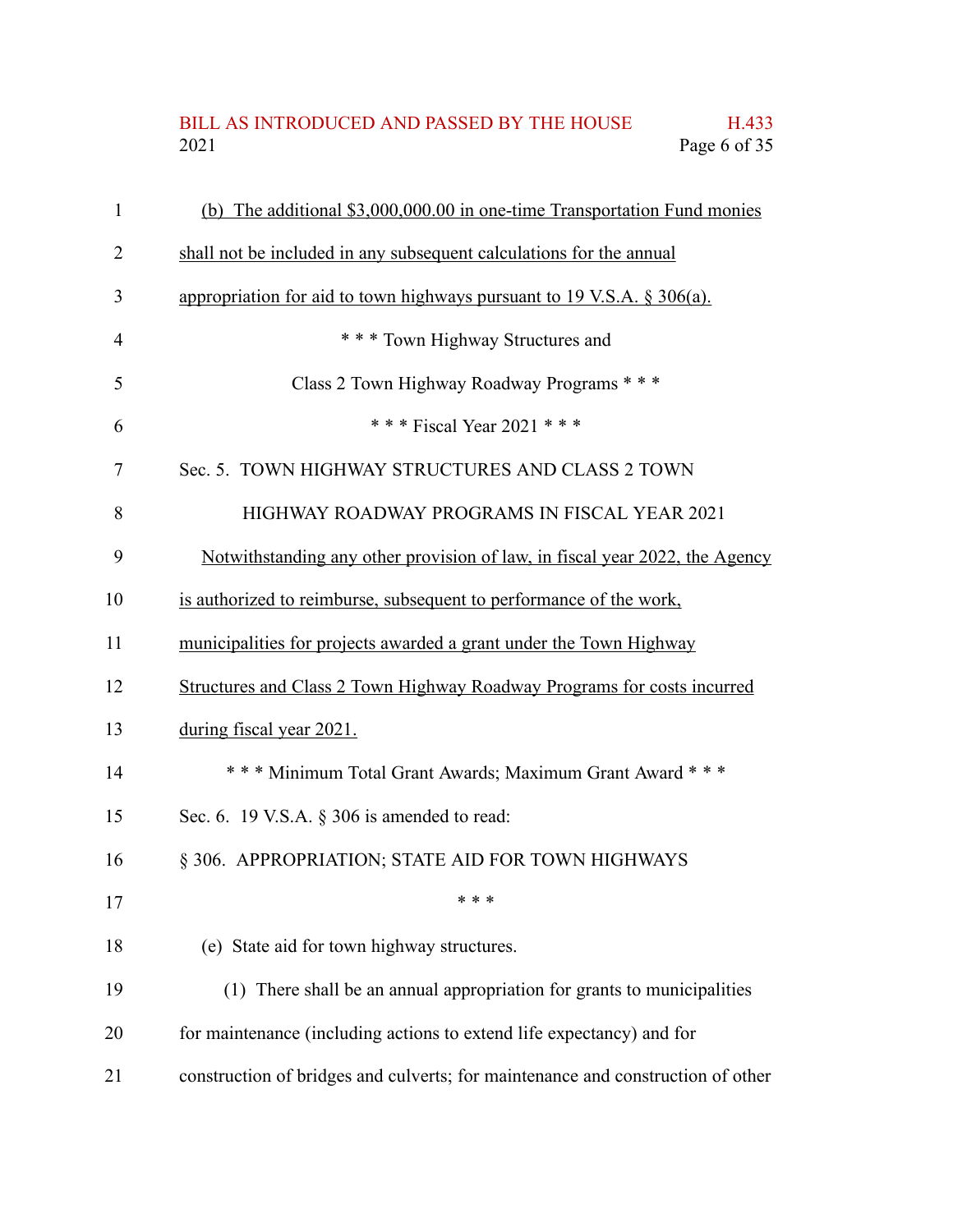## BILL AS INTRODUCED AND PASSED BY THE HOUSE H.433<br>2021 Page 7 of 35 Page 7 of 35

| $\mathbf{1}$   | structures, including causeways and retaining walls, intended to preserve the   |
|----------------|---------------------------------------------------------------------------------|
| $\overline{2}$ | integrity of the traveled portion of class 1, 2, and 3 town highways; and for   |
| 3              | alternatives that eliminate the need for a bridge, culvert, or other structure, |
| 4              | such as the construction or reconstruction of a highway, the purchase of        |
| 5              | parcels of land that would be landlocked by closure of a bridge, the payment    |
| 6              | of damages for loss of highway access, and the substitution of other means of   |
| 7              | access.                                                                         |
| 8              | (2) Each fiscal year, the Agency shall approve qualifying projects with a       |
| 9              | total estimated State share cost of $$5,833,500.00 $7,200,000.00$ at a minimum  |
| 10             | as new grants. The Agency's proposed appropriation for the Program shall        |
| 11             | take into account the estimated amount of qualifying invoices submitted to the  |
| 12             | Agency with respect to project grants approved in prior years but not yet       |
| 13             | completed as well as with respect to new project grants to be approved in the   |
| 14             | fiscal year. In a given fiscal year, should expenditures in the Town Highway    |
| 15             | Structures Program exceed the amount appropriated, the Agency shall advise      |
| 16             | the Governor of the need to request a supplemental appropriation from the       |
| 17             | General Assembly to fund the additional project cost, provided that the         |
| 18             | Agency has previously committed to completing those projects.                   |
| 19             | * * *                                                                           |
| 20             | (h) Class 2 Town Highway Roadway Program. There shall be an annual              |
| 21             | appropriation for grants to municipalities for resurfacing, rehabilitation, or  |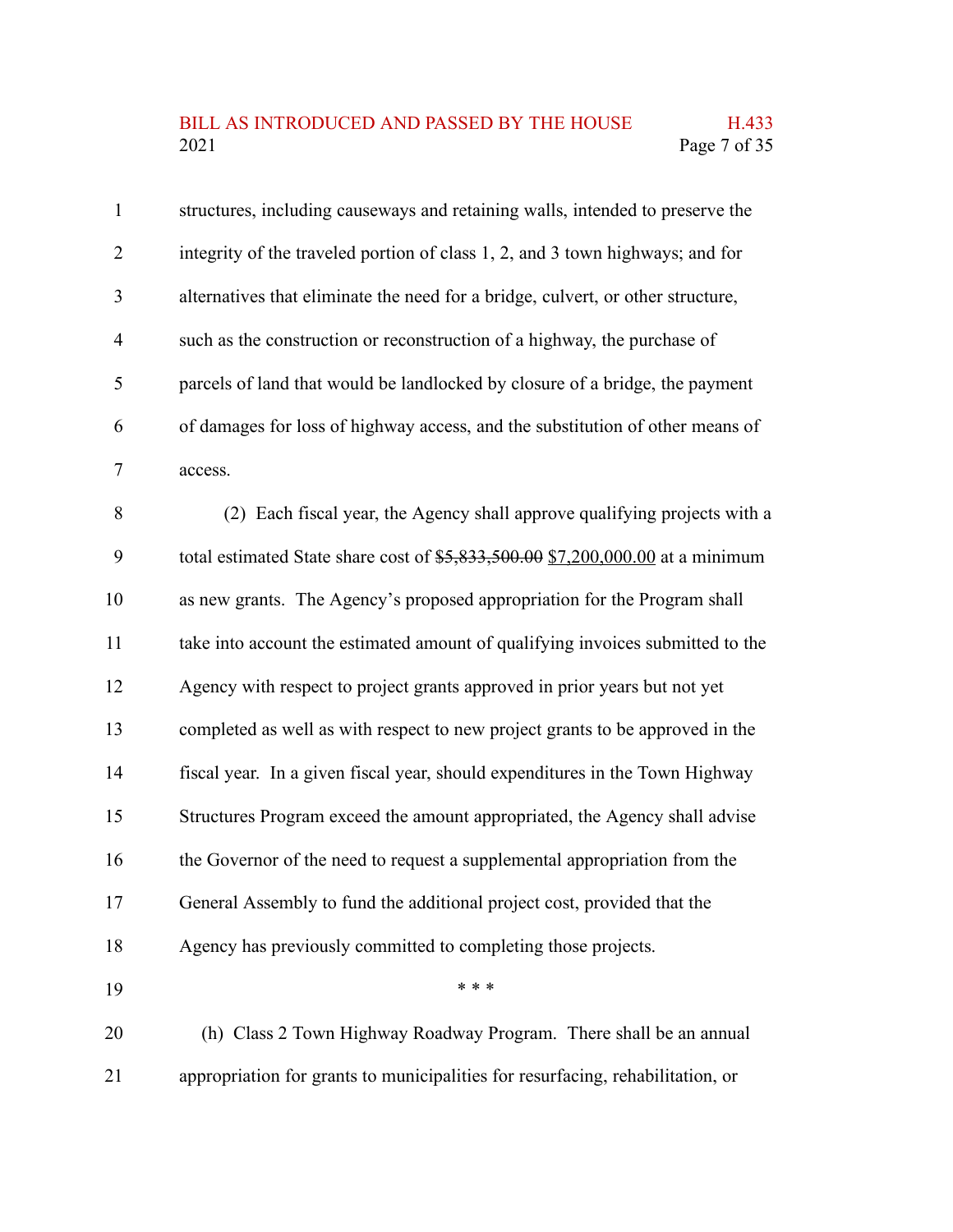# BILL AS INTRODUCED AND PASSED BY THE HOUSE H.433<br>2021 Page 8 of 35 Page 8 of 35

| $\mathbf{1}$   | reconstruction of paved or unpaved class 2 town highways. However,                |
|----------------|-----------------------------------------------------------------------------------|
| $\overline{2}$ | municipalities that have no State highways or class 1 town highways within        |
| 3              | their borders may use the grants for such activities with respect to both class 2 |
| $\overline{4}$ | and class 3 town highways. Each fiscal year, the Agency shall approve             |
| 5              | qualifying projects with a total estimated State share cost of \$7,648,750.00     |
| 6              | \$8,600,000.00 at a minimum as new grants. The Agency's proposed                  |
| $\overline{7}$ | appropriation for the Program shall take into account the estimated amount of     |
| 8              | qualifying invoices submitted to the Agency with respect to project grants        |
| 9              | approved in prior years but not yet completed as well as with respect to new      |
| 10             | project grants to be approved in the fiscal year. In a given fiscal year, should  |
| 11             | expenditures in the Class 2 Town Highway Roadway Program exceed the               |
| 12             | amount appropriated, the Agency shall advise the Governor of the need to          |
| 13             | request a supplemental appropriation from the General Assembly to fund the        |
| 14             | additional project cost, provided that the Agency has previously committed to     |
| 15             | completing those projects. Funds received as grants for State aid under the       |
| 16             | Class 2 Town Highway Roadway Program may be used by a municipality to             |
| 17             | satisfy a portion of the matching requirements for federal earmarks, subject to   |
| 18             | subsection $309b(c)$ of this title.                                               |

19

\* \* \*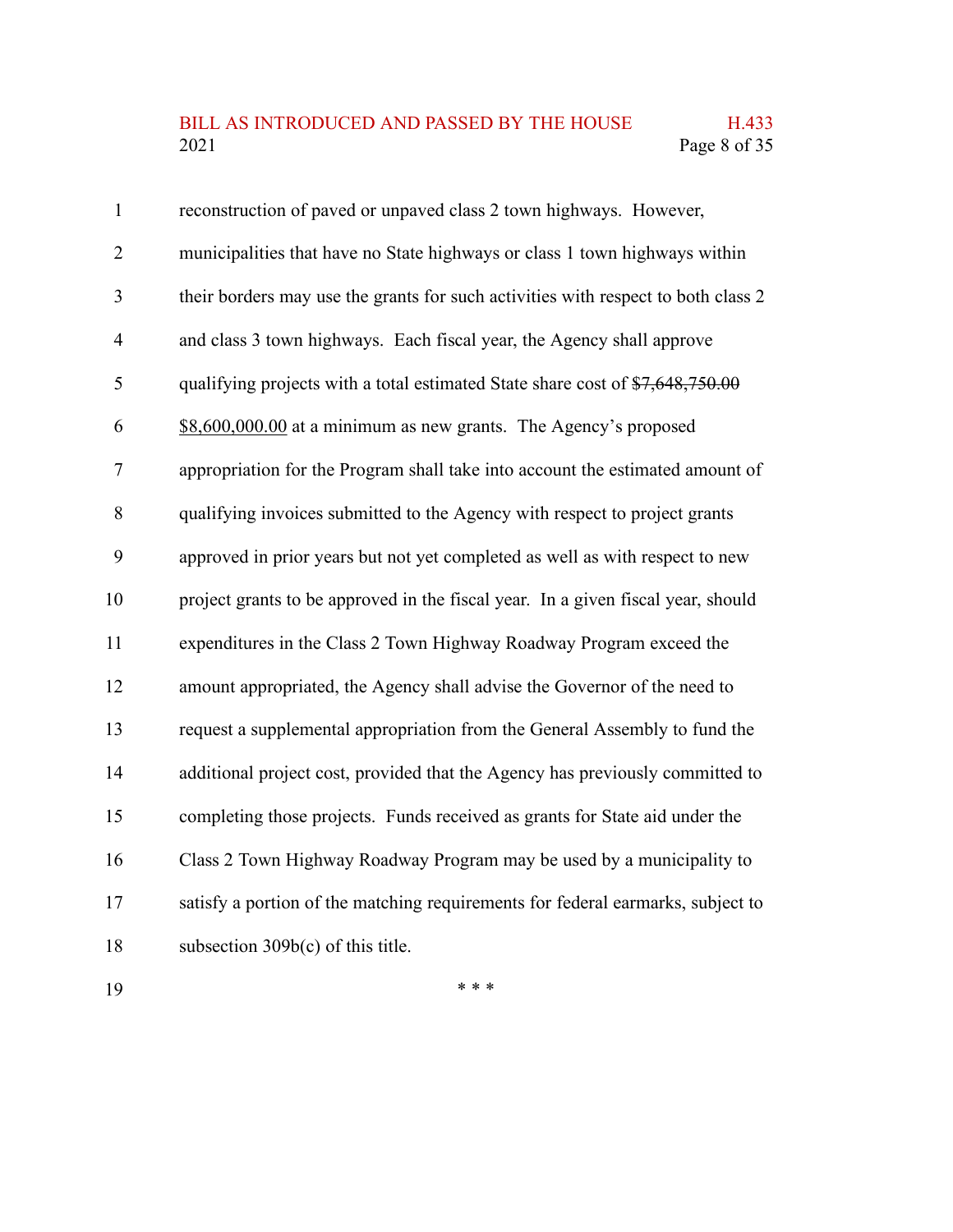| $\mathbf{1}$   | Sec. 7. 19 V.S.A. § 309b is amended to read:                                     |
|----------------|----------------------------------------------------------------------------------|
| $\overline{2}$ | § 309b. LOCAL MATCH; CERTAIN TOWN HIGHWAY PROGRAMS                               |
| 3              | (a) Notwithstanding subsection 309a(a) of this title, grants provided to         |
| 4              | towns under the town highway structures program shall be matched by local        |
| 5              | funds sufficient to cover 20 percent of the project costs, unless the town has   |
| 6              | adopted road and bridge standards, has completed a network inventory, and        |
| 7              | has submitted an annual certification of compliance for town road and bridge     |
| 8              | standards to the secretary Secretary, in which event the local match shall be    |
| 9              | sufficient to cover 10 percent of the project costs. The secretary Secretary     |
| 10             | may adopt rules to implement the town highway structures program. Town           |
| 11             | highway structures projects receiving funds pursuant to this subsection shall be |
| 12             | the responsibility of the applicant municipality.                                |
| 13             | (b) Notwithstanding subsection 309a(a) of this title, grants provided to         |
| 14             | towns under the class 2 town highway roadway program shall be matched by         |
| 15             | local funds sufficient to cover 30 percent of the project costs, unless the town |
| 16             | has adopted road and bridge standards, has completed a network inventory,        |
| 17             | and has submitted an annual certification of compliance for town road and        |
| 18             | bridge standards to the secretary Secretary, in which event the local match      |
| 19             | shall be sufficient to cover 20 percent of the project costs. The secretary      |
| 20             | Secretary may adopt rules to implement the class 2 town highway roadway          |
| 21             | program. Class 2 town highway roadway projects receiving funds pursuant to       |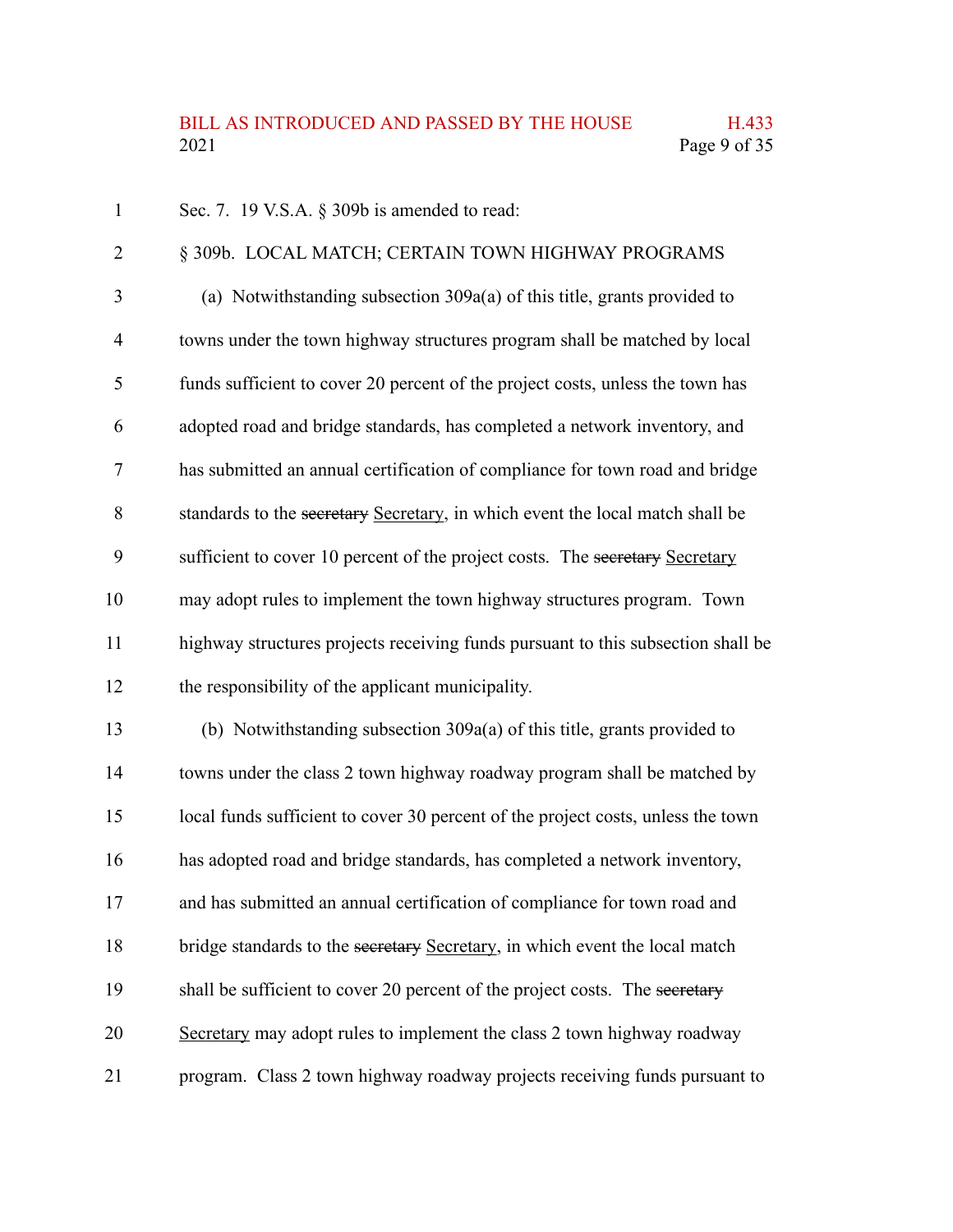# BILL AS INTRODUCED AND PASSED BY THE HOUSE H.433<br>2021 Page 10 of 35 Page 10 of 35

| $\mathbf{1}$   | this subsection shall be the responsibility of the applicant municipality, and a |
|----------------|----------------------------------------------------------------------------------|
| $\overline{2}$ | municipality shall not receive a grant in excess of \$175,000.00 \$200,000.00.   |
| 3              | * * *                                                                            |
| $\overline{4}$ | *** One-Time Transportation Fund Monies Authorizations for                       |
| 5              | Electrification of the Transportation Sector ***                                 |
| 6              | *** New PEV Incentive Program; Partnership with Drive Electric ***               |
| 7              | Sec. 8. NEW PEV INCENTIVE PROGRAM; PARTNERSHIP WITH                              |
| 8              | DRIVE ELECTRIC VERMONT                                                           |
| 9              | (a) In fiscal year 2022, the Agency is authorized to spend up to                 |
| 10             | \$3,250,000.00 in one-time Transportation Fund monies on the New PEV             |
| 11             | Incentive Program established in 2019 Acts and Resolves No. 59, Sec. 34, as      |
| 12             | amended, and its partnership with Drive Electric Vermont with:                   |
| 13             | (1) Up to $$250,000.00$ of that $$3,250,000.00$ available to continue and        |
| 14             | expand the Agency's public-private partnership with Drive Electric Vermont to    |
| 15             | support the expansion of the PEV market in the State.                            |
| 16             | (2) At least \$3,000,000.00 of that \$3,250,000.00 for PEV purchase and          |
| 17             | lease incentives and administrative costs as allowed under subsection (b) of     |
| 18             | this section. If less than $$250,000.00$ is expended on the public-private       |
| 19             | partnership with Drive Electric Vermont under subdivision (1) of this            |
| 20             | subsection, then the balance of that \$250,000.00 shall only be authorized for   |
|                |                                                                                  |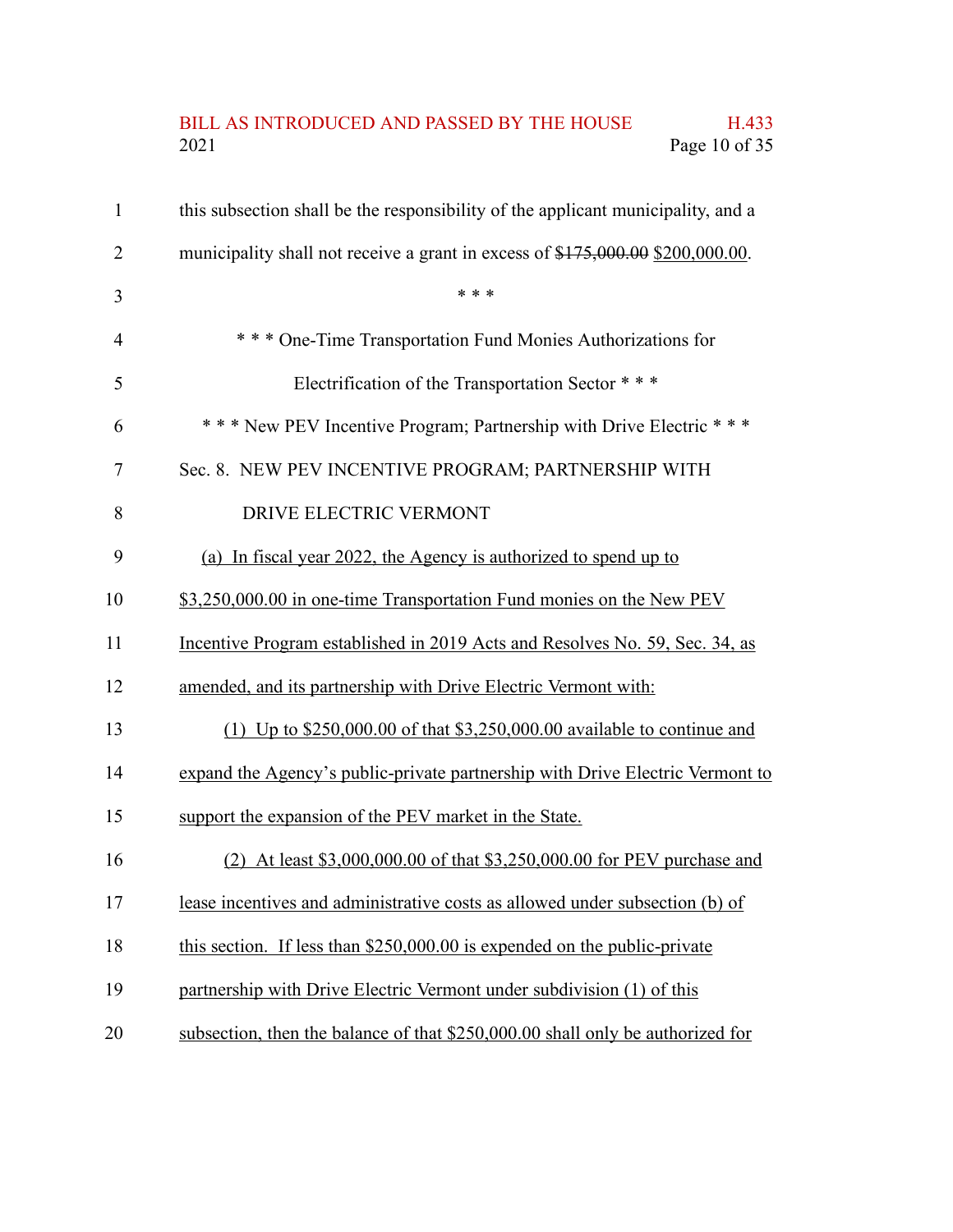# BILL AS INTRODUCED AND PASSED BY THE HOUSE H.433<br>2021 Page 11 of 35 Page 11 of 35

| $\mathbf{1}$   | additional PEV purchase and lease incentives and administrative costs as     |
|----------------|------------------------------------------------------------------------------|
| 2              | allowed under subsection (b) of this section.                                |
| 3              | (b) The Agency may use not more than 10 percent of the authorization         |
| $\overline{4}$ | under subdivision $(a)(2)$ of this section for costs associated with the     |
| 5              | administration of the Program.                                               |
| 6              | Sec. 9. 2019 Acts and Resolves No. 59, Sec. 34(b), as amended by 2020 Acts   |
| 7              | and Resolves No. 121, Sec. 14, 2020 Acts and Resolves No. 154, Sec. G.112,   |
| 8              | and 2021 Acts and Resolves No. 3, Sec. 56, is further amended to read:       |
| 9              | (b) Electric vehicle incentive program. A new PEV purchase and lease         |
| 10             | incentive program for Vermont residents shall structure PEV purchase and     |
| 11             | lease incentive payments by income to help Vermonters benefit from electric  |
| 12             | driving, including Vermont's most vulnerable. The program shall be known as  |
| 13             | the New PEV Incentive Program. Specifically, the New PEV Incentive           |
| 14             | Program shall:                                                               |
| 15             | * * *                                                                        |
| 16             | (2) provide not more than one incentive of \$1,500.00 for a PHEV or          |
| 17             | \$2,500.00 for a BEV to:                                                     |
| 18             | (A) an individual domiciled in the State whose federal income tax            |
| 19             | filing status is single or head of household with an adjusted gross income   |
| 20             | under the laws of the United States greater than \$50,000.00 and at or below |
| 21             | \$100,000.00;                                                                |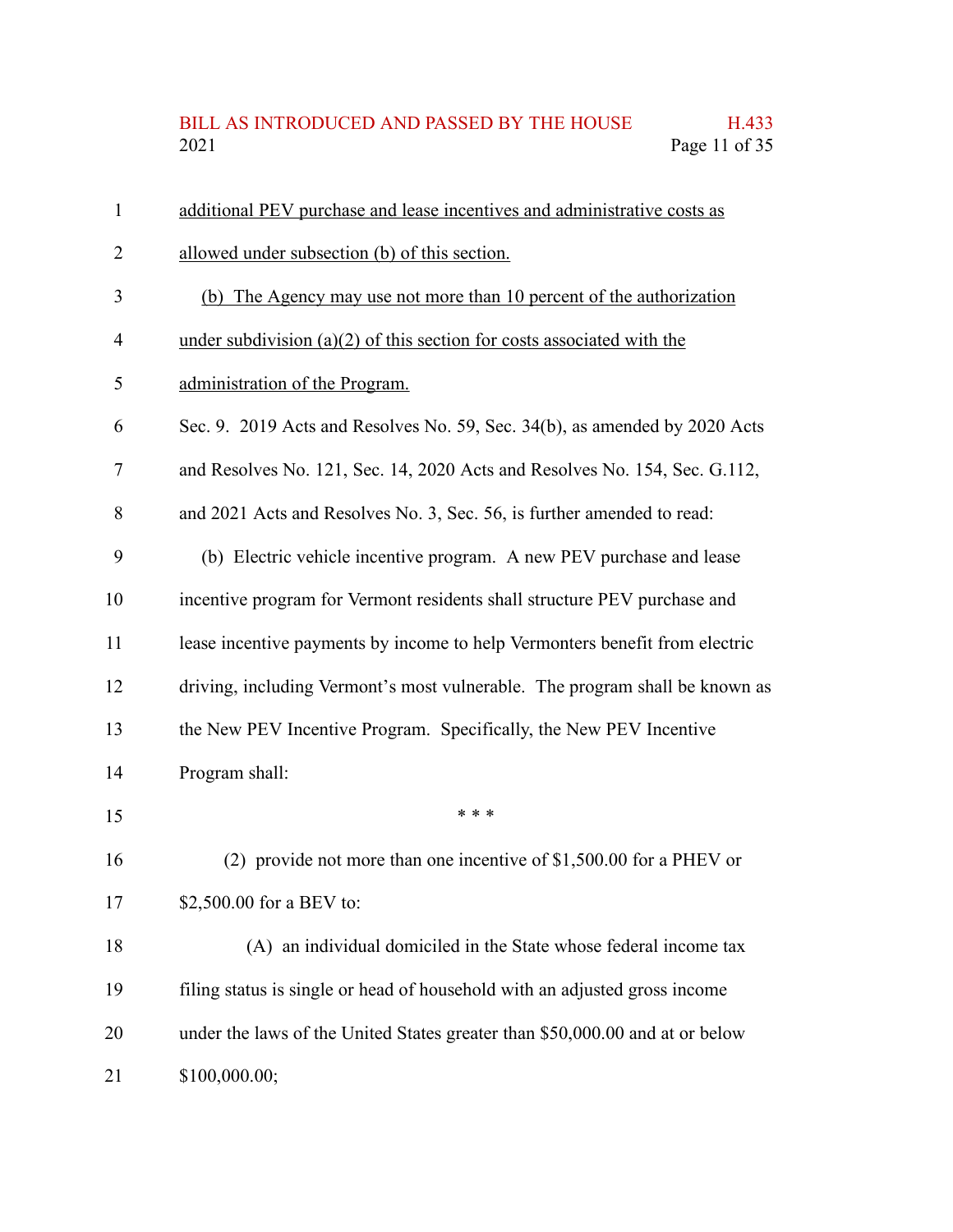## BILL AS INTRODUCED AND PASSED BY THE HOUSE H.433<br>2021 Page 12 of 35 Page 12 of 35

| $\mathbf{1}$   | (B) an individual domiciled in the State whose federal income tax                 |
|----------------|-----------------------------------------------------------------------------------|
| $\overline{2}$ | filing status is surviving spouse with an adjusted gross income under the laws    |
| 3              | of the United States greater than \$50,000.00 \$75,000.00 and at or below         |
| 4              | \$125,000.00;                                                                     |
| 5              | (C) a married couple with at least one spouse domiciled in the State              |
| 6              | whose federal income tax filing status is married filing jointly with an adjusted |
| 7              | gross income under the laws of the United States greater than \$50,000.00         |
| 8              | \$75,000.00 and at or below \$125,000.00; or                                      |
| 9              | (D) a married couple with at least one spouse domiciled in the State              |
| 10             | and at least one spouse whose federal income tax filing status is married filing  |
| 11             | separately with an adjusted gross income under the laws of the United States      |
| 12             | greater than \$50,000.00 and at or below \$100,000.00;                            |
| 13             | (3) provide not more than one incentive of \$3,000.00 for a PHEV or               |
| 14             | \$4,000.00 for a BEV to:                                                          |
| 15             | (A) an individual domiciled in the State whose federal income tax                 |
| 16             | filing status is single, or head of household, or surviving spouse with an        |
| 17             | adjusted gross income under the laws of the United States at or below             |
| 18             | \$50,000.00;                                                                      |
| 19             | (B) an individual domiciled in the State whose federal income tax                 |
| 20             | filing status is surviving spouse with an adjusted gross income under the laws    |
| 21             | of the United States at or below \$75,000.00;                                     |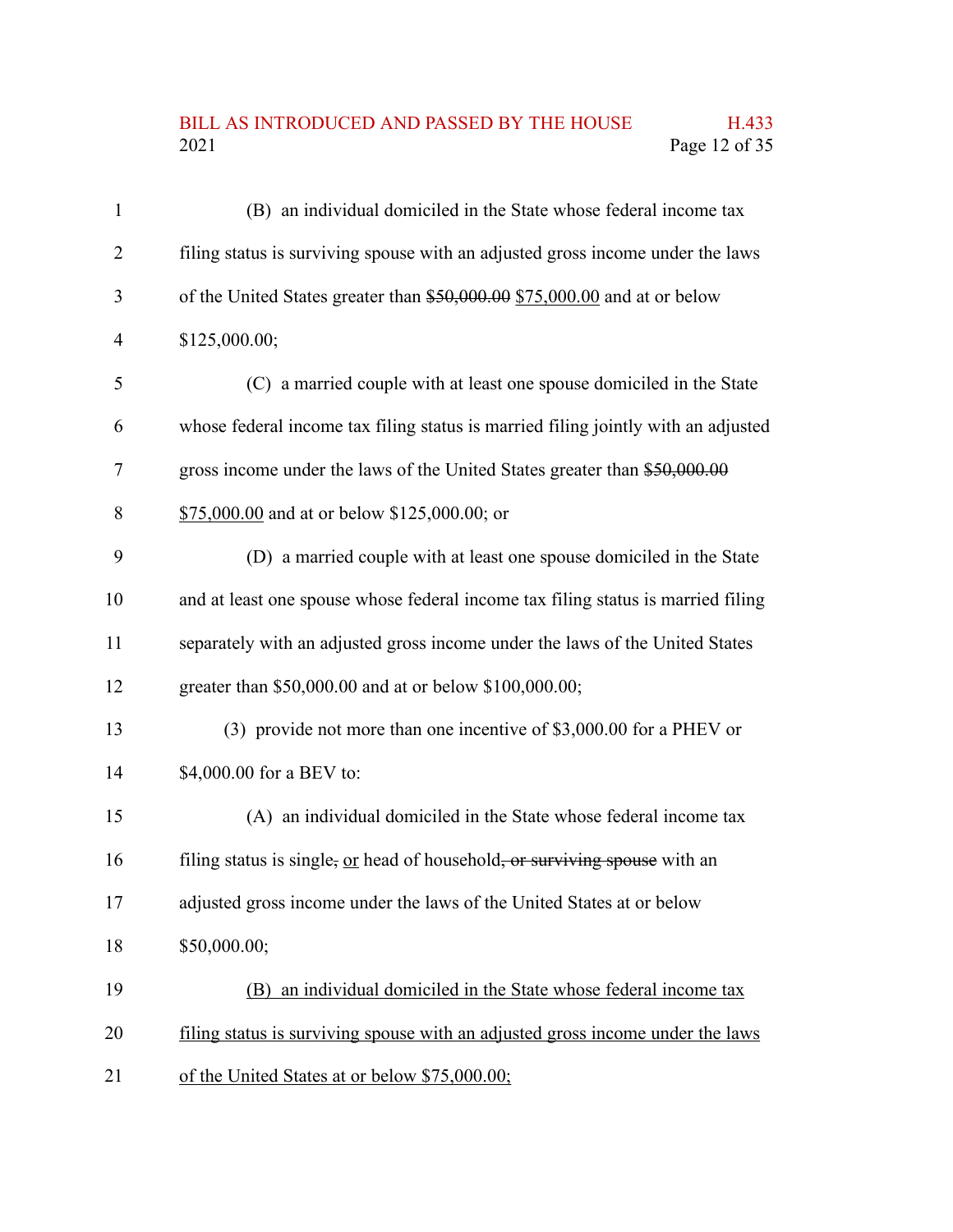## BILL AS INTRODUCED AND PASSED BY THE HOUSE H.433<br>2021 Page 13 of 35 Page 13 of 35

| $\mathbf{1}$ | $(\overline{B})(C)$ a married couple with at least one spouse domiciled in the   |
|--------------|----------------------------------------------------------------------------------|
| 2            | State whose federal income tax filing status is married filing jointly with an   |
| 3            | adjusted gross income under the laws of the United States at or below            |
| 4            | $$50,000.00 $75,000.00;$ or                                                      |
| 5            | $\overline{(C)(D)}$ a married couple with at least one spouse domiciled in the   |
| 6            | State and at least one spouse whose federal income tax filing status is married  |
| 7            | filing separately with an adjusted gross income under the laws of the United     |
| 8            | States at or below \$50,000.00 \$75,000.00;                                      |
| 9            | * * *                                                                            |
| 10           | Sec. 10. 2019 Acts and Resolves No. 59, Sec. $34(a)(4)$ , as amended by 2020     |
| 11           | Acts and Resolves No. 121, Sec. 14, 2020 Acts and Resolves No. 154, Sec.         |
| 12           | G.112, and 2021 Acts and Resolves No. 3, Sec. 56, is further amended to read:    |
| 13           | (4) The Agency shall administer the program described in subsection $(b)$        |
| 14           | of this section through no-cost contracts with the State's electric distribution |
| 15           | utilities. [Repealed.]                                                           |
| 16           | *** MileageSmart ***                                                             |
| 17           | Sec. 11. MILEAGESMART                                                            |
| 18           | In fiscal year 2022, the Agency is authorized to spend up to \$600,000.00 in     |
| 19           | one-time Transportation Fund monies on MileageSmart, which was established       |
| 20           | in 2019 Acts and Resolves No. 59, Sec. 34, as amended, with up to 10 percent     |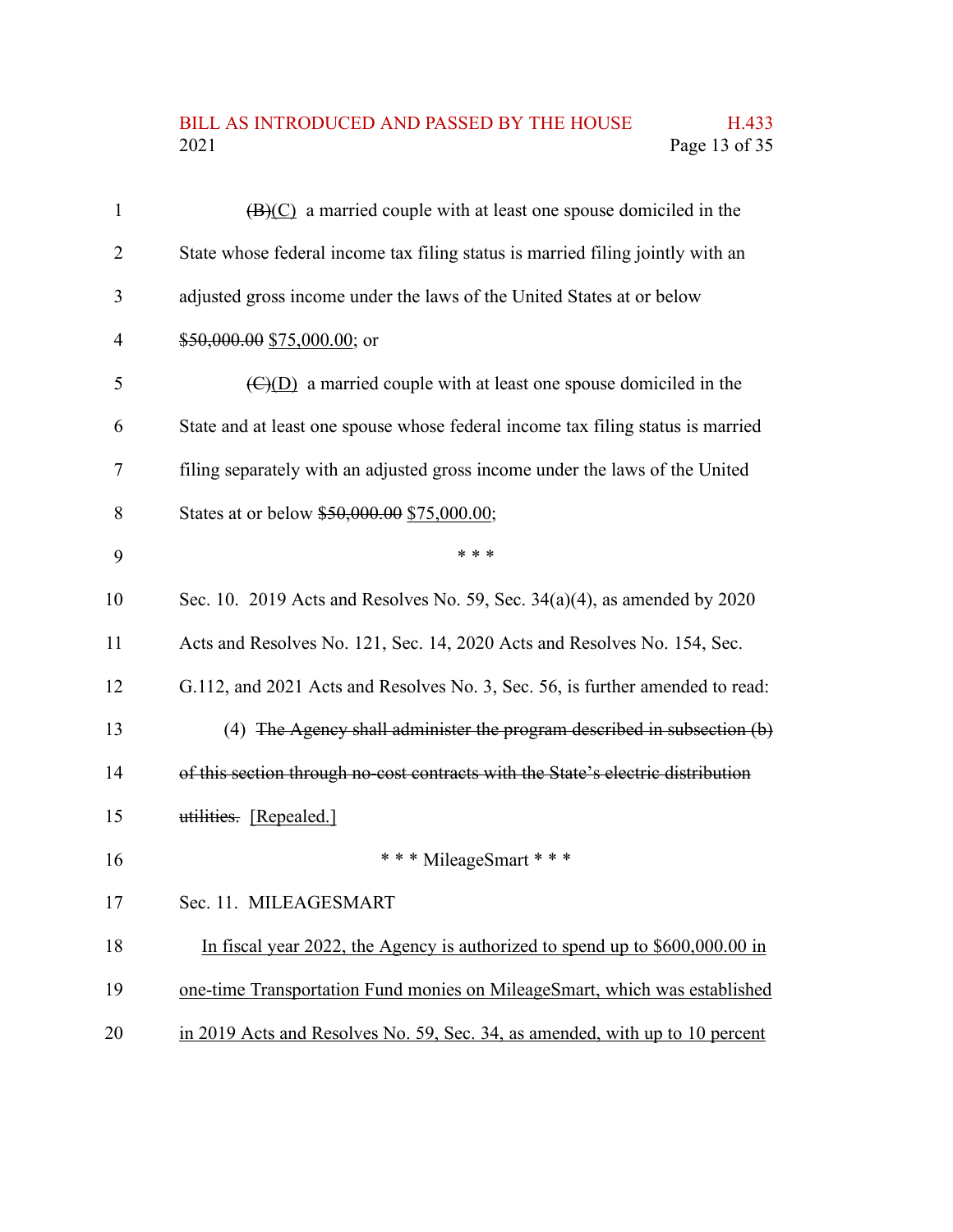## BILL AS INTRODUCED AND PASSED BY THE HOUSE H.433<br>2021 Page 14 of 35 Page 14 of 35

| $\mathbf{1}$   | of the total amount that is distributed in incentives available for costs        |
|----------------|----------------------------------------------------------------------------------|
| $\overline{2}$ | associated with administering MileageSmart.                                      |
| 3              | *** Emissions Repair Program ***                                                 |
| $\overline{4}$ | Sec. 12. 2019 Acts and Resolves No. 59, Sec. $34(a)(3)$ , as amended by 2020     |
| 5              | Acts and Resolves No. 121, Sec. 14, 2020 Acts and Resolves No. 154,              |
| 6              | Sec. G.112, and 2021 Acts and Resolves No. 3, Sec. 56, is further amended to     |
| 7              | read:                                                                            |
| 8              | (3) Subject to State procurement requirements, the Agency may retain a           |
| 9              | contractor or contractors to assist with marketing, program development, and     |
| 10             | administration of the programs. Up to \$150,000.00 of program funding may        |
| 11             | be set aside for this purpose for the programs program described in subsection   |
| 12             | (c) of this section in fiscal year 2020 and \$50,000.00 of program funding shall |
| 13             | be set aside for this purpose for the programs program described in subdivision  |
| 14             | subsection $(c)(1)$ of this section in fiscal year 2021.                         |
| 15             | Sec. 13. 2019 Acts and Resolves No. 59, Sec. 34(a)(5), as amended by 2020        |
| 16             | Acts and Resolves No. 121, Sec. 14, 2020 Acts and Resolves No. 154,              |
| 17             | Sec. G.112, and 2021 Acts and Resolves No. 3, Sec. 56, is further amended to     |
| 18             | read:                                                                            |
| 19             | (5) The Agency shall annually evaluate the programs to gauge                     |
| 20             | effectiveness and submit a written report on the effectiveness of the programs   |
| 21             | to the House and Senate Committees on Transportation, the House Committee        |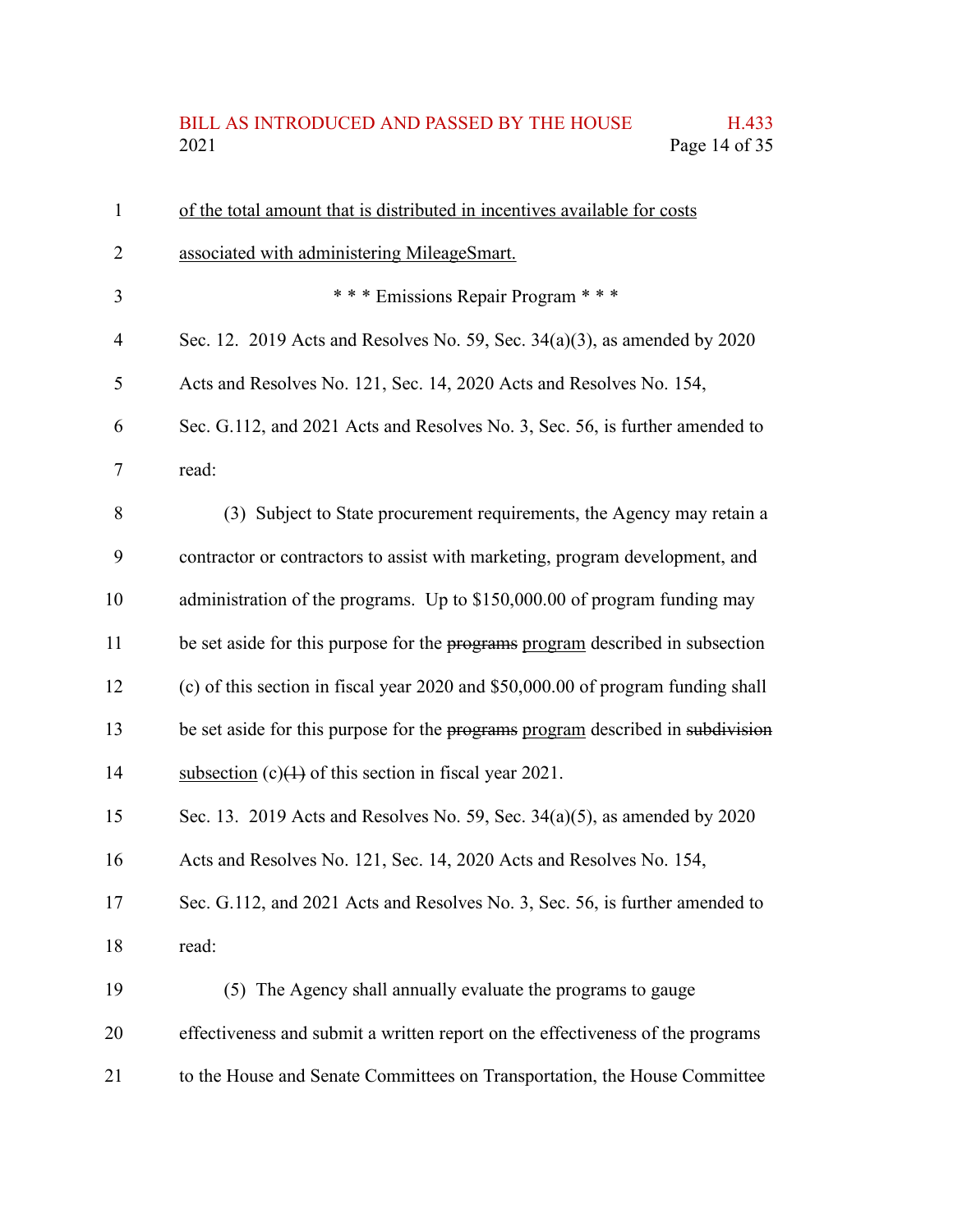## BILL AS INTRODUCED AND PASSED BY THE HOUSE H.433<br>2021 Page 15 of 35 Page 15 of 35

| $\mathbf{1}$   | on Energy and Technology, and the Senate Committee on Finance on or before          |
|----------------|-------------------------------------------------------------------------------------|
| $\overline{2}$ | the 31st day of January in each year following a year that an incentive or          |
| 3              | repair voucher was provided through one of the programs. Notwithstanding 2          |
| 4              | V.S.A. $\S 20(d)$ , the annual report required under this section shall continue to |
| 5              | be required if an incentive or repair voucher is provided through one of the        |
| 6              | programs unless the General Assembly takes specific action to repeal the            |
| 7              | report requirement.                                                                 |
| 8              | Sec. 14. 2019 Acts and Resolves No. 59, Sec. 34(c), as amended by 2020 Acts         |
| 9              | and Resolves No. 121, Sec. 14, 2020 Acts and Resolves No. 154, Sec. G.112,          |
| 10             | and 2021 Acts and Resolves No. 3, Sec. 56, is further amended to read:              |
| 11             | (c) High fuel efficiency vehicle incentive and emissions repair programs            |
| 12             | program. Used A used high fuel efficiency vehicle purchase incentive and            |
| 13             | emissions repair programs program for Vermont residents shall structure high        |
| 14             | fuel efficiency purchase incentive payments and emissions repair vouchers by        |
| 15             | income to help Vermonters benefit from more efficient driving, including            |
| 16             | Vermont's most vulnerable. Not less than \$750,000.00 shall be provided in          |
| 17             | point-of-sale and point-of repair vouchers.                                         |
| 18             | * * *                                                                               |
| 19             | (2) The emissions repair program shall:                                             |
| 20             | (A) apply to repairs of certain vehicles that failed the on board                   |
| 21             | diagnostic (OBD) systems inspection;                                                |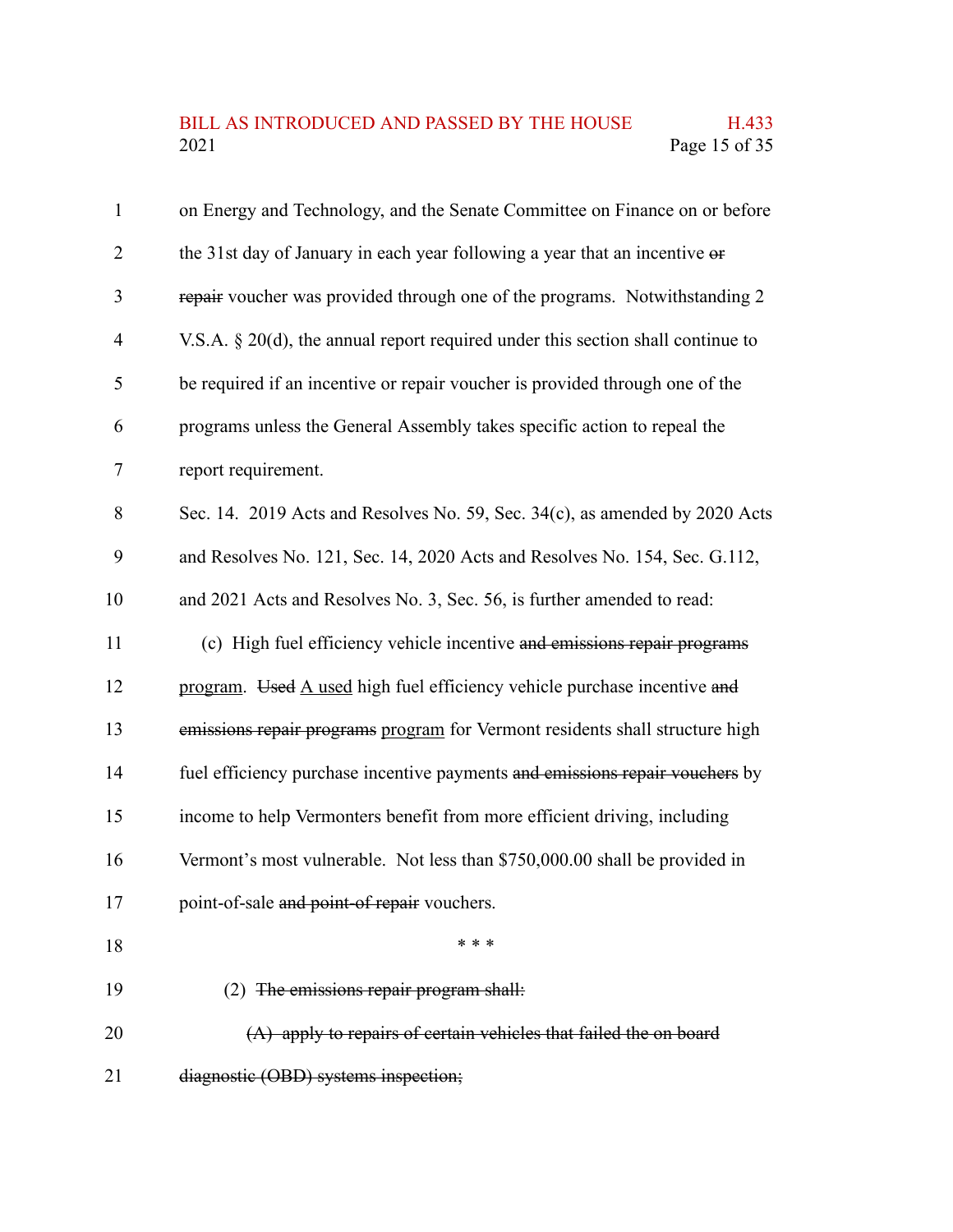## BILL AS INTRODUCED AND PASSED BY THE HOUSE H.433<br>2021 Page 16 of 35 Page 16 of 35

| $\mathbf{1}$ | (B) provide point-of-repair vouchers through the State's network of             |
|--------------|---------------------------------------------------------------------------------|
| 2            | community action agencies and base eligibility for voucher on the same          |
| 3            | criteria used for income qualification for Low Income Home Energy               |
| 4            | Assistance Program (LIHEAP) through the State's Economic Services               |
| 5            | Division within the Department for Children and Families; and                   |
| 6            | (C) provide a point-of-repair voucher to repair a motor vehicle that            |
| 7            | was ready for testing, failed the OBD systems inspection, requires repairs that |
| 8            | are not under warranty, and will be able to pass the State's vehicle inspection |
| 9            | once the repairs are made provided that the point-of-repair voucher is          |
| 10           | commensurate with the fair market value of the vehicle to be repaired and does  |
| 11           | not exceed \$2,500.00, with \$2,500.00 vouchers only being available to repair  |
| 12           | vehicles with a fair market value of at least \$5,000.00. [Repealed.]           |
| 13           | Sec. 15. EMISSIONS REPAIR PROGRAM                                               |
| 14           | (a) Program creation. The Agency of Transportation and Department of            |
| 15           | Environmental Conservation shall establish and administer an emissions repair   |
| 16           | program that shall:                                                             |
| 17           | (1) apply to repairs of certain vehicles that failed the on board               |
| 18           | diagnostic (OBD) systems inspection;                                            |
| 19           | (2) provide point-of-repair vouchers and base eligibility for voucher on        |
| 20           | the same criteria used for income qualification for Low Income Home Energy      |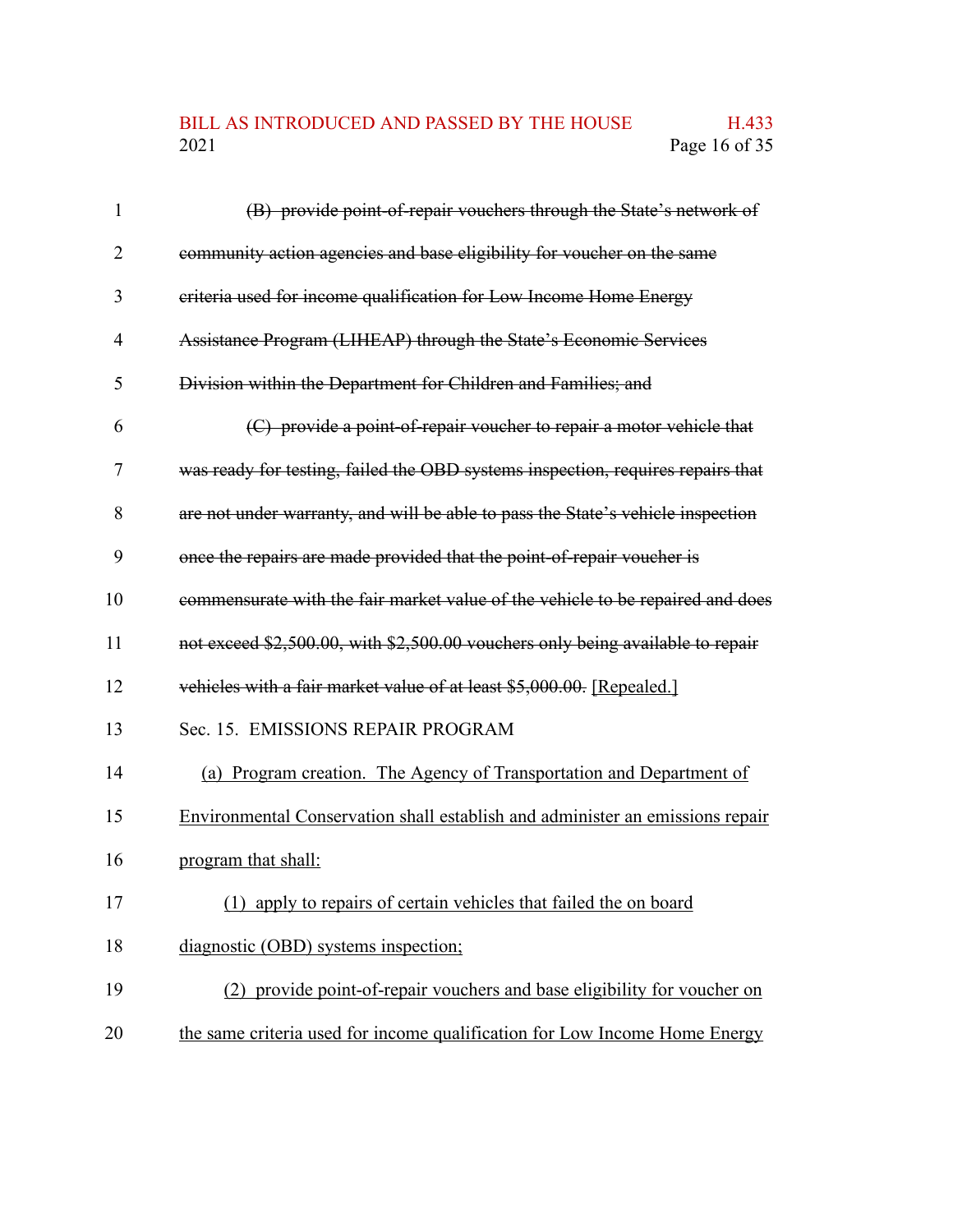BILL AS INTRODUCED AND PASSED BY THE HOUSE H.433<br>2021 Page 17 of 35 Page 17 of 35

| $\mathbf{1}$   | Assistance Program (LIHEAP) through the State's Economic Services                  |
|----------------|------------------------------------------------------------------------------------|
| $\overline{2}$ | Division within the Department for Children and Families; and                      |
| 3              | (3) provide a point-of-repair voucher to repair a motor vehicle that was           |
| $\overline{4}$ | ready for testing, failed the OBD systems inspection, requires repairs that are    |
| 5              | not under warranty, and will be able to pass the State's vehicle inspection once   |
| 6              | the repairs are made provided that the point-of-repair voucher is commensurate     |
| $\overline{7}$ | with the fair market value of the vehicle to be repaired and does not exceed       |
| 8              | \$2,500.00, with \$2,500.00 vouchers only being available to repair vehicles       |
| 9              | with a fair market value of at least \$5,000.00.                                   |
| 10             | (b) Authorization. In fiscal year 2022, the Agency and Department are              |
| 11             | authorized to spend up to \$375,000.00 in one-time Transportation Fund             |
| 12             | monies on the emissions repair program established under this section, with up     |
| 13             | to \$50,000.00 of that \$375,000.00 authorization available for start-up costs and |
| 14             | outreach education and up to \$32,500.00 of that \$375,000.00 authorization        |
| 15             | available for costs associated with developing and administering the emissions     |
| 16             | repair program.                                                                    |
| 17             | *** Replace Your Ride Program ***                                                  |
| 18             | Sec. 16. REPLACE YOUR RIDE PROGRAM                                                 |
| 19             | (a) Program creation. The Agency of Transportation, in consultation with           |
| 20             | the Departments of Environmental Conservation and of Public Service, shall         |
| 21             | expand upon the vehicle incentive programs established under 2019 Acts and         |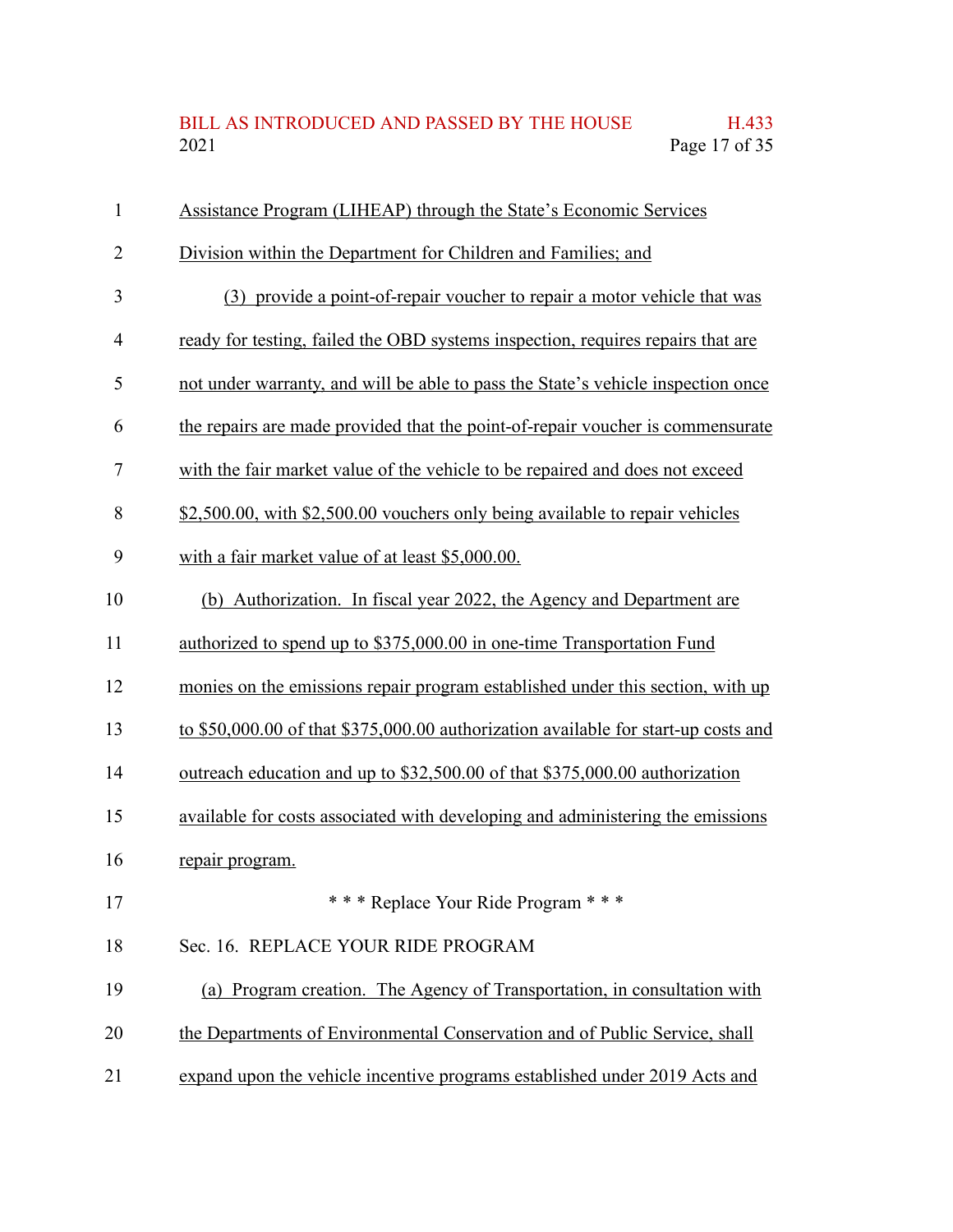# BILL AS INTRODUCED AND PASSED BY THE HOUSE H.433<br>2021 Page 18 of 35 Page 18 of 35

| $\mathbf{1}$   | Resolves No. 59, Sec. 34, as amended, to provide additional incentives for     |
|----------------|--------------------------------------------------------------------------------|
| 2              | Vermonters with low income through a program to be known as the Replace        |
| 3              | Your Ride Program.                                                             |
| $\overline{4}$ | (b) Incentive amount. The Replace Your Ride Program shall provide up to        |
| 5              | a \$3,000.00 incentive, which may be in addition to any other available        |
| 6              | incentives, including through a program funded by the State, to individuals    |
| 7              | who qualify based on both income and the removal of an internal combustion     |
| 8              | vehicle. Only one incentive per individual or married couple is available      |
| 9              | under the Replace Your Ride Program and incentives shall be provided on a      |
| 10             | first-come, first-served basis once the Replace Your Ride Program is           |
| 11             | operational.                                                                   |
| 12             | (c) Eligibility. Applicants must qualify through both income and the           |
| 13             | removal of an eligible vehicle with an internal combustion engine.             |
| 14             | (1) Income eligibility. The following applicants meet the income               |
| 15             | eligibility requirement:                                                       |
| 16             | (A) an individual domiciled in the State whose federal income tax              |
| 17             | filing status is single or head of household, with an adjusted gross income    |
| 18             | under the laws of the United States at or below \$50,000.00;                   |
| 19             | (B) an individual domiciled in the State whose federal income tax              |
| 20             | filing status is surviving spouse with an adjusted gross income under the laws |
| 21             | of the United States at or below \$75,000.00;                                  |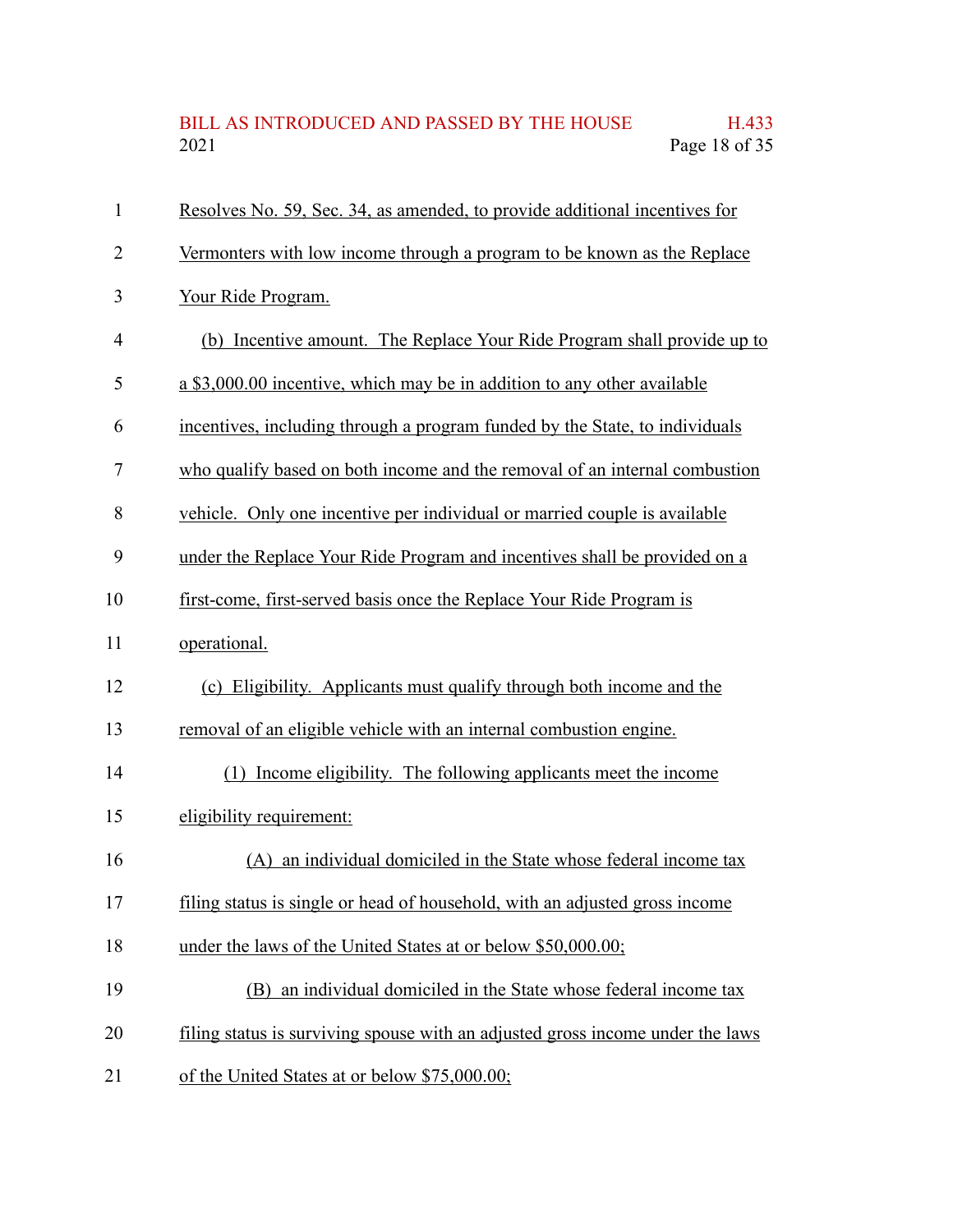## BILL AS INTRODUCED AND PASSED BY THE HOUSE H.433<br>2021 Page 19 of 35 Page 19 of 35

| $\mathbf{1}$   | (C) a married couple with at least one spouse domiciled in the State              |
|----------------|-----------------------------------------------------------------------------------|
| $\overline{2}$ | whose federal income tax filing status is married filing jointly with an adjusted |
| 3              | gross income under the laws of the United States at or below \$75,000.00;         |
| $\overline{4}$ | (D) a married couple with at least one spouse domiciled in the State              |
| 5              | and at least one spouse whose federal income tax filing status is married filing  |
| 6              | separately with an adjusted gross income under the laws of the United States at   |
| 7              | or below \$50,000.00; or                                                          |
| 8              | an individual or married couple who qualifies for an incentive<br>(E)             |
| 9              | under MileageSmart, which is based on the same criteria used for income           |
| 10             | qualification for weatherization services through the Weatherization Program.     |
| 11             | (2) Vehicle removal.                                                              |
| 12             | (A) In order for an individual or married couple to qualify for an                |
| 13             | incentive under the Replace Your Ride Program, the individual or married          |
| 14             | couple must remove an older low-efficiency vehicle from operation and switch      |
| 15             | to a mode of transportation that produces fewer greenhouse gas emissions.         |
| 16             | The entity that administers the Replace Your Ride Program, in conjunction         |
| 17             | with the Agency of Transportation, shall establish Program guidelines that        |
| 18             | specifically provide for how someone can show that the vehicle removal            |
| 19             | eligibility requirement has been, or will be, met.                                |
| 20             | (B) For purposes of the Replace Your Ride Program:                                |
| 21             | (i) An "older low-efficiency vehicle":                                            |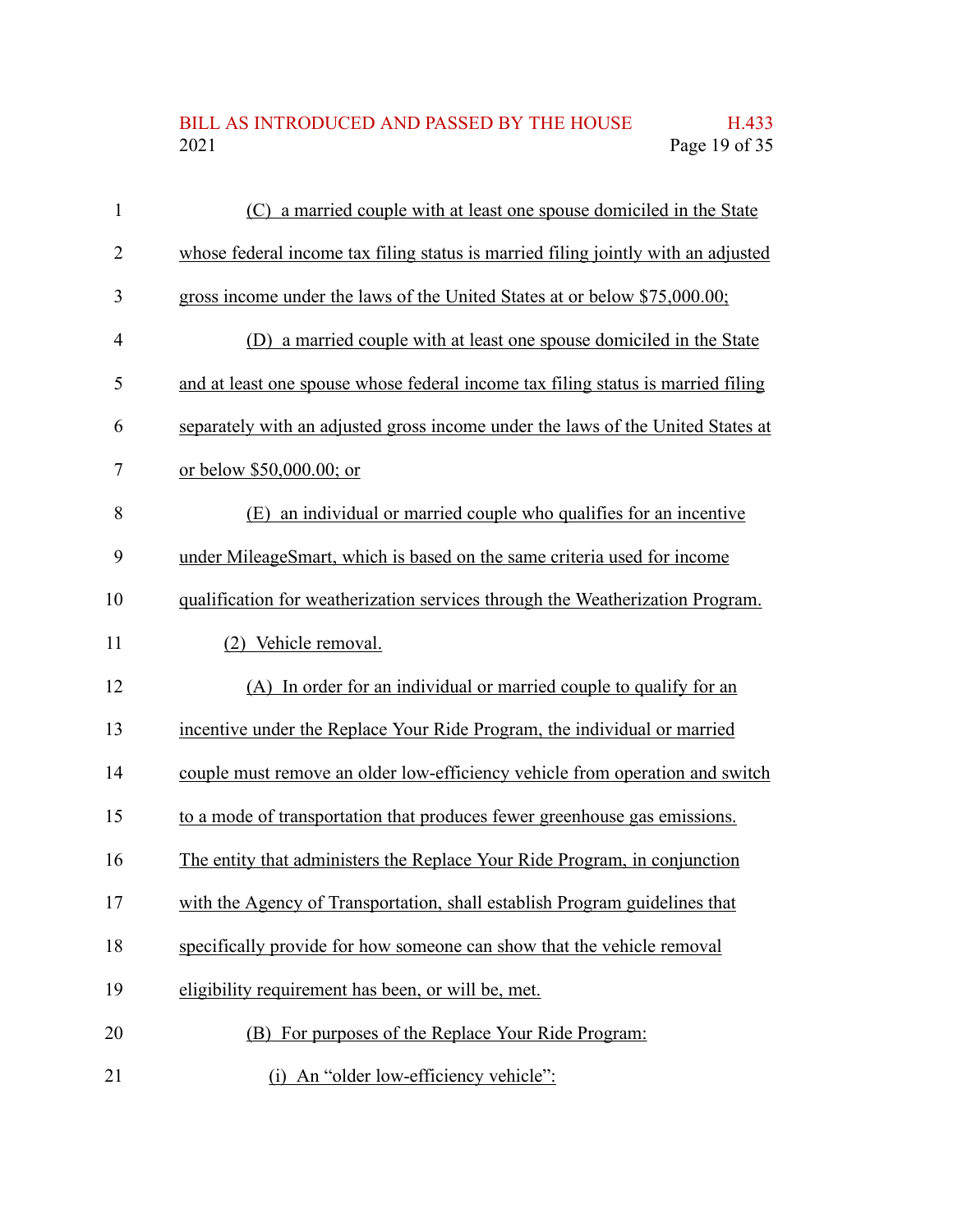## BILL AS INTRODUCED AND PASSED BY THE HOUSE H.433<br>2021 Page 20 of 35 Page 20 of 35

| $\mathbf{1}$ | (I) is currently registered, and has been for two years prior to              |
|--------------|-------------------------------------------------------------------------------|
| 2            | the date of application, with the Vermont Department of Motor Vehicles;       |
| 3            | (II) is currently titled in the name of an applicant and has been             |
| 4            | for at least one year prior to the date of application;                       |
| 5            | (III) has a gross vehicle weight rating of 10,000 pounds or less;             |
| 6            | (IV) is at least 10 model years old;                                          |
| 7            | (V) has an internal combustion engine; and                                    |
| 8            | (VI) passed the annual inspection required under 23 V.S.A.                    |
| 9            | § 1222 within the prior year.                                                 |
| 10           | (ii) Removing the older low-efficiency vehicle from operation                 |
| 11           | must be done by disabling the vehicle's engine from further use and fully     |
| 12           | dismantling the vehicle for either donation to a nonprofit organization to be |
| 13           | used for parts or destruction.                                                |
| 14           | (iii) The following qualify as a switch to a mode of transportation           |
| 15           | that produces fewer greenhouse gas emissions:                                 |
| 16           | purchasing or leasing a new or used PEV;<br>(I)                               |
| 17           | (II) purchasing a new or used bicycle or motorcycle that is                   |
| 18           | fully electric; and                                                           |
| 19           | (III) utilizing shared-mobility services or privately operated                |
| 20           | vehicles for hire.                                                            |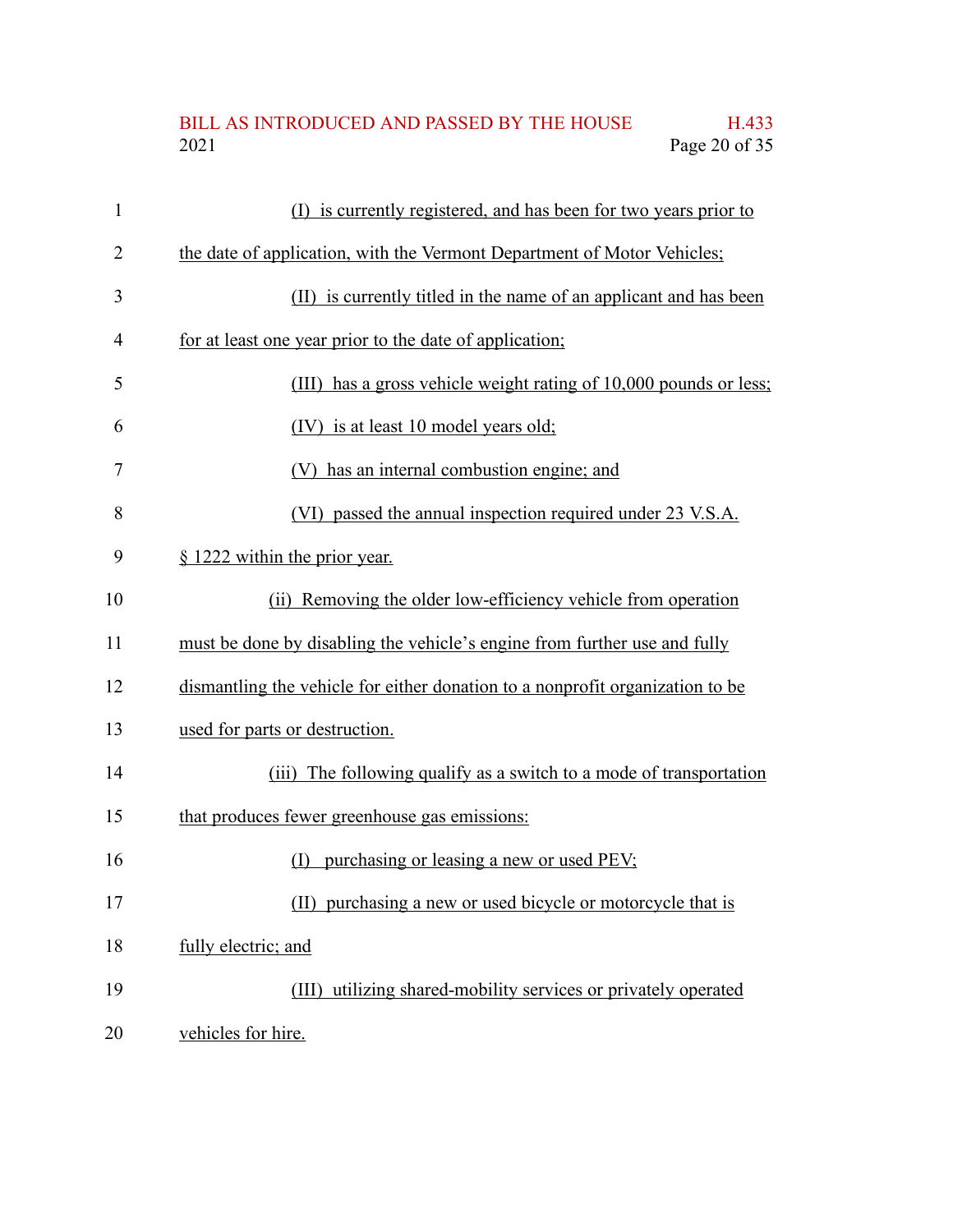## BILL AS INTRODUCED AND PASSED BY THE HOUSE H.433<br>2021 Page 21 of 35 Page 21 of 35

| $\mathbf{1}$   | (d) Authorization. In fiscal year 2022, the Agency is authorized to spend        |
|----------------|----------------------------------------------------------------------------------|
| $\overline{2}$ | up to \$1,500,000.00 in one-time Transportation Fund monies on the Replace       |
| 3              | Your Ride Program established under this section, with up to \$300,000.00 of     |
| 4              | that $$1,500,000.00$ available for startup costs, outreach education, and costs  |
| 5              | associated with developing and administering the Replace Your Ride Program.      |
| 6              | *** Electric Bicycle Incentives ***                                              |
| 7              | Sec. 17. ELECTRIC BICYCLE INCENTIVES                                             |
| 8              | (a) Implementation. The Agency of Transportation, in consultation with           |
| 9              | Vermont electric distribution utilities, shall expand upon the vehicle incentive |
| 10             | programs established under 2019 Acts and Resolves No. 59, Sec. 34, as            |
| 11             | amended, to provide a \$200.00 incentive to 250 individuals who purchase a       |
| 12             | new motor-assisted bicycle, as defined in 23 V.S.A. $\S$ 4(45)(B), that contains |
| 13             | an electric motor. Specifically, the Program shall:                              |
| 14             | (1) distribute \$200.00 incentives on a first-come, first-served basis after     |
| 15             | the Agency announces that incentives are available;                              |
| 16             | (2) apply to new motor-assisted bicycles, as defined in 23 V.S.A.                |
| 17             | § 4(45)(B), that contain an electric motor with any Manufacturer's Suggested     |
| 18             | Retail Price (MSRP); and                                                         |
| 19             | (3) be available to all Vermonters who self-certify as to meeting any            |
| 20             | incentive tier under the income eligibility criteria for the New PEV Incentive   |
| 21             | Program.                                                                         |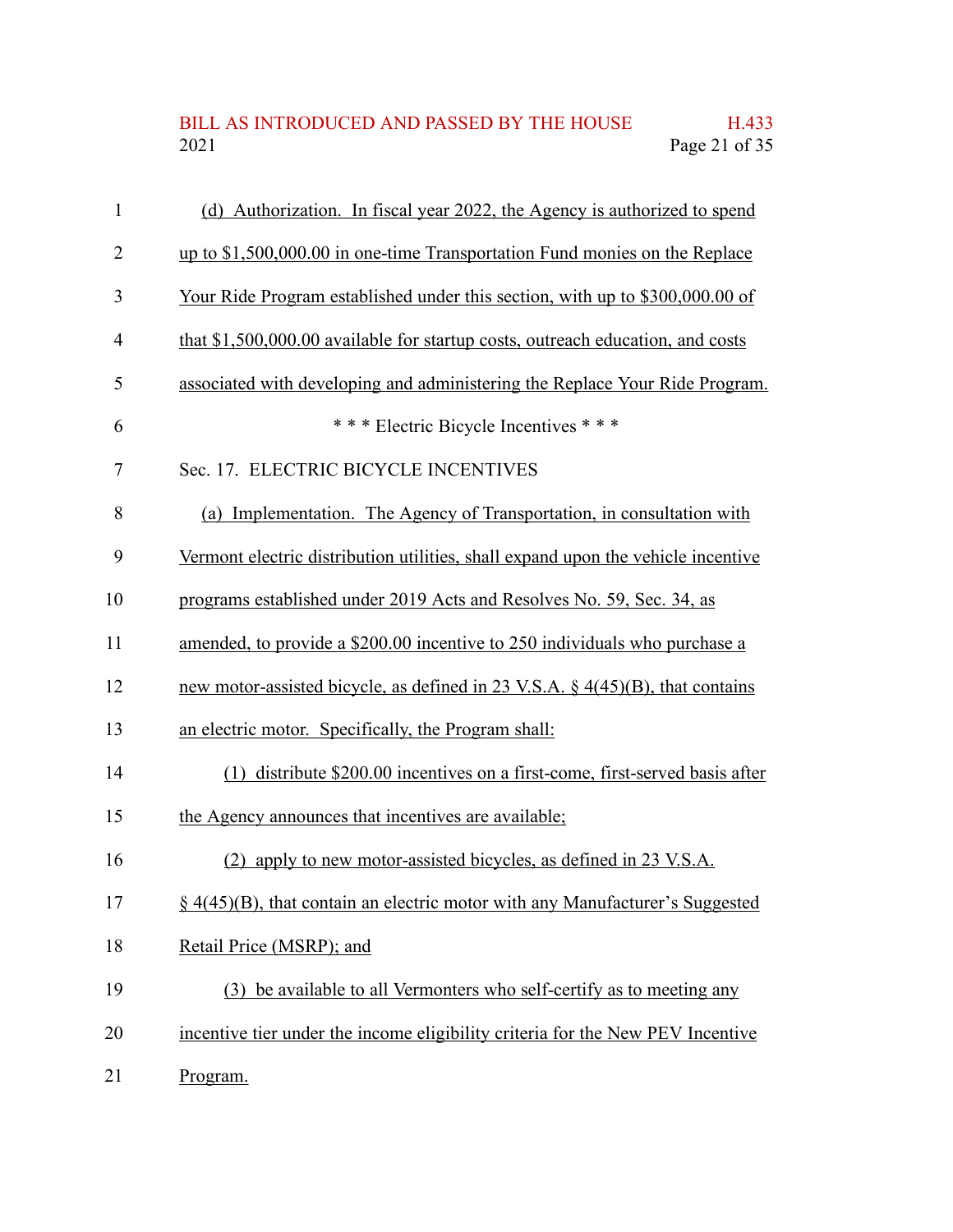# BILL AS INTRODUCED AND PASSED BY THE HOUSE H.433<br>2021 Page 22 of 35 Page 22 of 35

| $\mathbf{1}$   | (b) Authorization. In fiscal year 2022, the Agency is authorized to spend       |
|----------------|---------------------------------------------------------------------------------|
| $\overline{2}$ | up to \$50,000.00 in one-time Transportation Fund monies on the electric        |
| 3              | bicycle incentives.                                                             |
| $\overline{4}$ | *** EVSE Grant Program ***                                                      |
| 5              | Sec. 18. GRANT PROGRAMS FOR LEVEL 2 CHARGERS IN MULTI-                          |
| 6              | UNIT DWELLINGS; REPORT                                                          |
| 7              | (a) The Agency of Transportation shall establish and administer, through a      |
| 8              | memorandum of understanding with the Department of Housing and                  |
| 9              | Community Development, a pilot program to support the continued buildout        |
| 10             | of electric vehicle supply equipment at multi-unit dwellings and build upon the |
| 11             | existing VW EVSE Grant Program that the Department of Housing and               |
| 12             | Community Development has been administering on behalf of the Department        |
| 13             | of Environmental Conservation.                                                  |
| 14             | (b) In fiscal year 2022, the Agency is authorized to spend up to                |
| 15             | \$1,000,000.00 in one-time Transportation Fund monies on the pilot program      |
| 16             | established in this section.                                                    |
| 17             | (c) Pilot program funding shall be awarded with consideration of broad          |
| 18             | geographic distribution as well as service models ranging from restricted       |
| 19             | private parking to publicly accessible parking so as to examine multiple        |
| 20             | strategies to increase access to EVSE.                                          |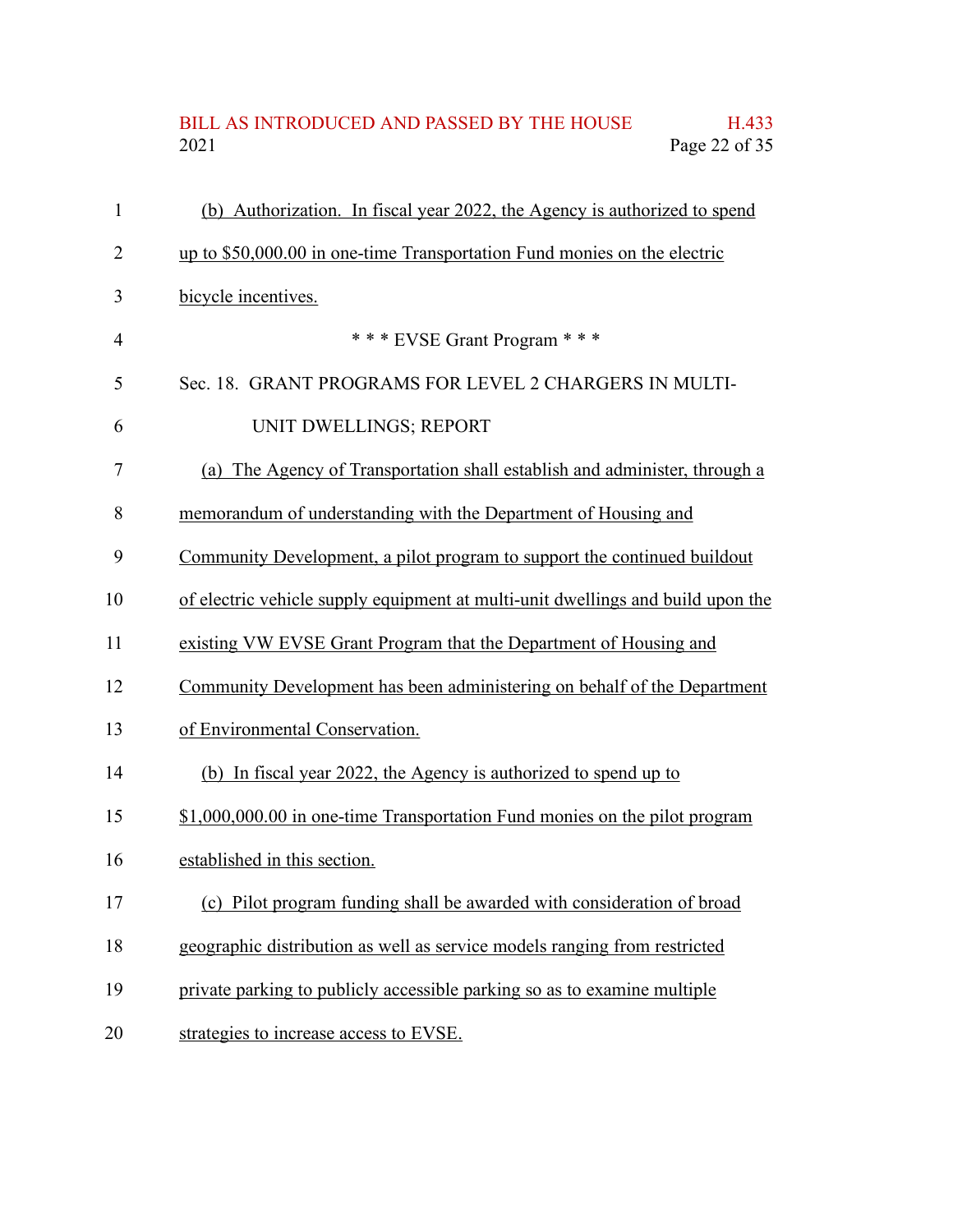## BILL AS INTRODUCED AND PASSED BY THE HOUSE H.433<br>2021 Page 23 of 35 Page 23 of 35

| $\mathbf{1}$   | (d) The Department of Housing and Community Development shall                   |
|----------------|---------------------------------------------------------------------------------|
| $\overline{2}$ | consult with an interagency team consisting of the Commissioner of Housing      |
| 3              | and Community Development or designee, the Commissioner of                      |
| $\overline{4}$ | Environmental Conservation or designee, the Commissioner of Public Service      |
| 5              | or designee, and the Agency's Division Director of Policy, Planning, and        |
| 6              | Intermodal Development or designee regarding the design, award of funding,      |
| 7              | and administration of this pilot program.                                       |
| 8              | (e) The Department of Housing and Community Development shall file a            |
| 9              | written report on the outcomes of the pilot program with the House and Senate   |
| 10             | Committees on Transportation not later than January 15, 2022.                   |
| 11             | *** Zero-Fare Public Transit in Fiscal Year 2022 ***                            |
| 12             | Sec. 19. ZERO-FARE PUBLIC TRANSIT IN FISCAL YEAR 2022                           |
| 13             | (a) Urban public transit. It is the intent of the General Assembly that         |
| 14             | public transit operated by transit agencies that are eligible to receive grant  |
| 15             | funds pursuant to 49 U.S.C. § 5307 in the State shall be operated on a zero-    |
| 16             | fare basis with monies for public transit from the Coronavirus Aid, Relief, and |
| 17             | Economic Security Act, Pub. L. No. 116-136 (CARES Act), the Consolidated        |
| 18             | Appropriations Act, 2021, Pub. L. No. 116-260, and the American Rescue          |
| 19             | Plan Act of 2021, as practicable, during fiscal year 2022.                      |
| 20             | (b) Rural public transit. It is the intent of the General Assembly that public  |
| 21             | transit operated by transit agencies that are eligible to receive grant funds   |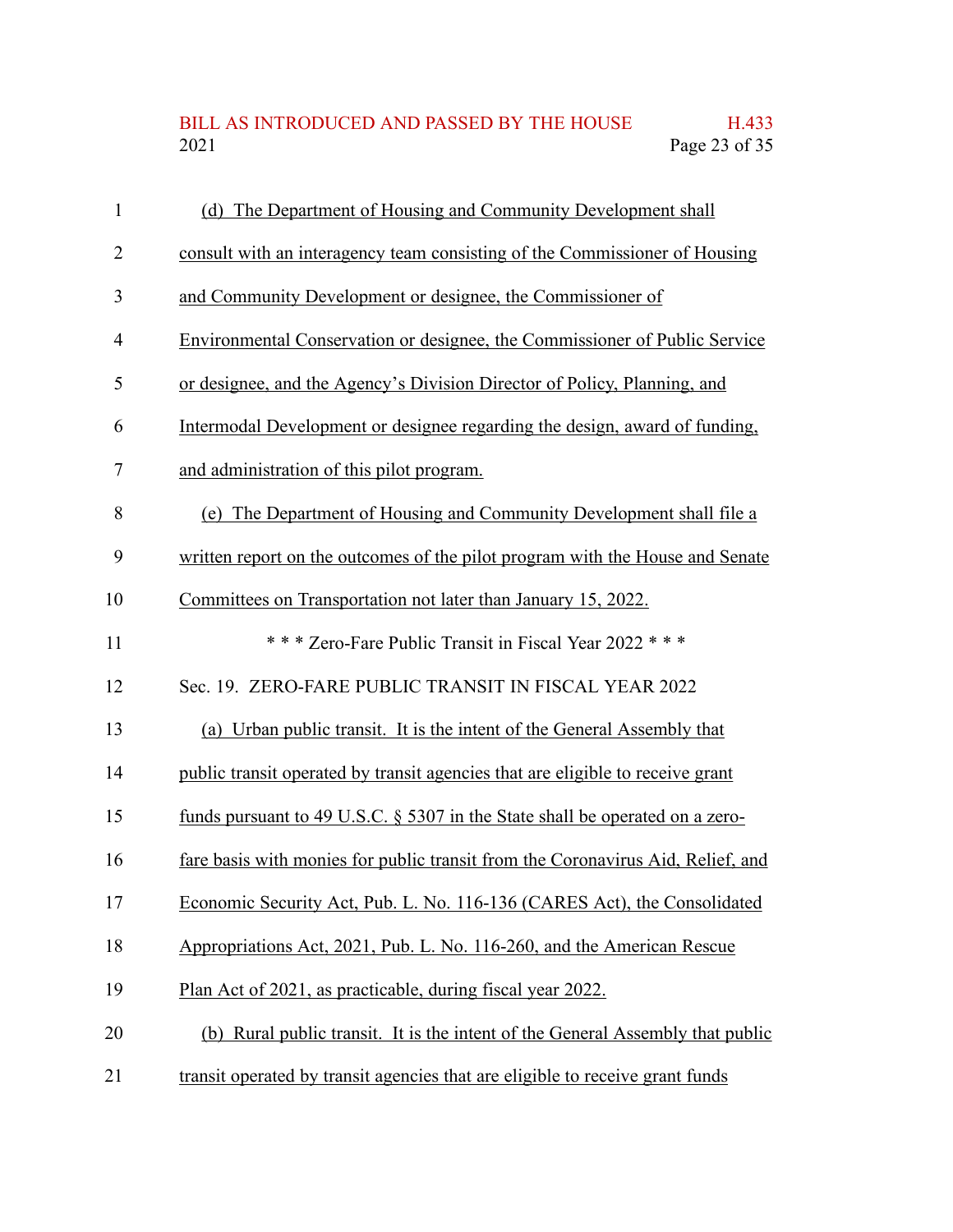BILL AS INTRODUCED AND PASSED BY THE HOUSE H.433<br>2021 Page 24 of 35 Page 24 of 35

| $\mathbf{1}$   | pursuant to 49 U.S.C. § 5311 in the State shall be operated on a zero-fare basis   |
|----------------|------------------------------------------------------------------------------------|
| 2              | with monies for public transit from the Coronavirus Aid, Relief, and Economic      |
| 3              | Security Act, Pub. L. No. 116-136 (CARES Act) and the Consolidated                 |
| $\overline{4}$ | Appropriations Act, 2021, Pub. L. No. 116-260, as practicable, during fiscal       |
| 5              | year 2022.                                                                         |
| 6              | *** Coordinated Intermodal Connections Review ***                                  |
| $\overline{7}$ | Sec. 20. COORDINATED INTERMODAL CONNECTIONS REVIEW                                 |
| 8              | The Agency, in coordination with public transit, passenger rail, and other         |
| 9              | transportation service providers, shall review and implement coordinated           |
| 10             | intermodal connections, to the extent practicable, to ensure efficient and         |
| 11             | accessible intermodal transportation opportunities in Vermont. The Agency          |
| 12             | shall also work with transportation service providers to support the cross         |
| 13             | promotion of intermodal connections.                                               |
| 14             | *** PEV Electric Distribution Utility Rate Design ***                              |
| 15             | Sec. 21. PEV ELECTRIC DISTRIBUTION UTILITY RATE DESIGN                             |
| 16             | (a) This section serves to encourage efficient integration of PEVs and             |
| 17             | EVSE into the electric system and the timely adoption of PEVs and public           |
| 18             | charging through managed loads or time-differentiated price signals.               |
| 19             | (b) Unless an extension is granted pursuant to subsection (e) of this section,     |
| 20             | all State electric distribution utilities shall implement PEV rates, which may     |
| 21             | include rates for electricity sales to an entire customer premises, for public and |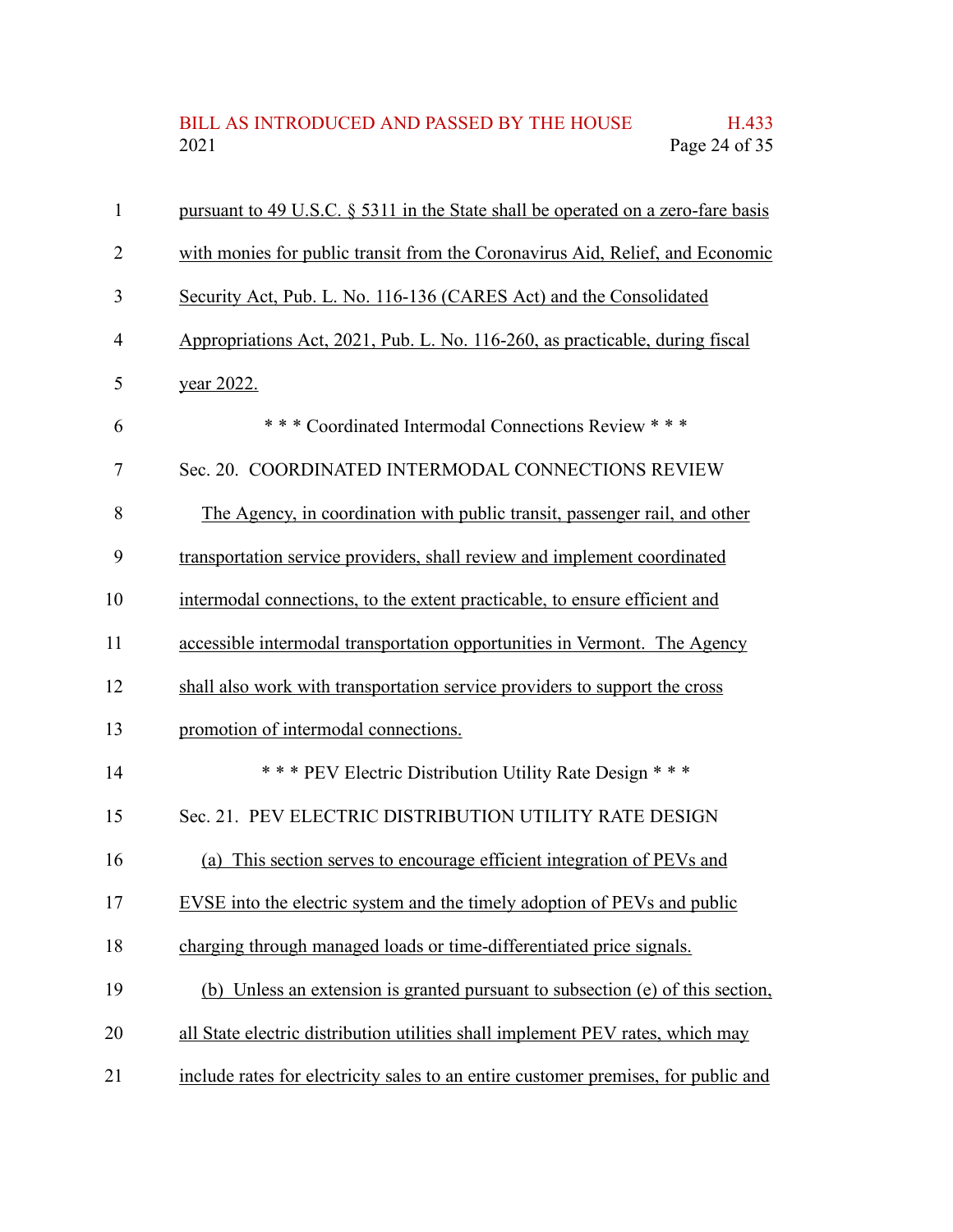# BILL AS INTRODUCED AND PASSED BY THE HOUSE H.433<br>2021 Page 25 of 35 Page 25 of 35

| $\mathbf{1}$   | private EVSE not later than June 30, 2024. These rates shall, pursuant to 30         |
|----------------|--------------------------------------------------------------------------------------|
| $\overline{2}$ | V.S.A. § 225, be filed for review and approval by the Public Utility                 |
| 3              | Commission and encourage:                                                            |
| 4              | (1) efficient use of PEV loads consistent with objectives of least-cost              |
| 5              | integrated planning, set out in 30 V.S.A. § 218c, and 30 V.S.A. § 202(b)             |
| 6              | and $(c)$ ;                                                                          |
| 7              | (2) participation in the PEV rates;                                                  |
| 8              | (3) travel by PEV relative to available alternatives; and                            |
| 9              | (4) greater adoption of PEVs.                                                        |
| 10             | (c) PEV rates approved by the Public Utility Commission under                        |
| 11             | subdivisions $(1)$ and $(2)$ of this subsection comply with subsection $(b)$ of this |
| 12             | section.                                                                             |
| 13             | (1) The Public Utility Commission shall approve PEV rates that it finds,             |
| 14             | at a minimum:                                                                        |
| 15             | (A) support greater adoption of PEVs;                                                |
| 16             | (B) adequately compensate PEV operators and owners of EVSE                           |
| 17             | available to the public for the value of grid-related services, including costs      |
| 18             | avoided through peak management;                                                     |
| 19             | adequately compensate the electric distribution utility and its<br>(C)               |
| 20             | customers for the additional costs that are directly attributable to the delivery    |
| 21             | of electricity through a PEV rate;                                                   |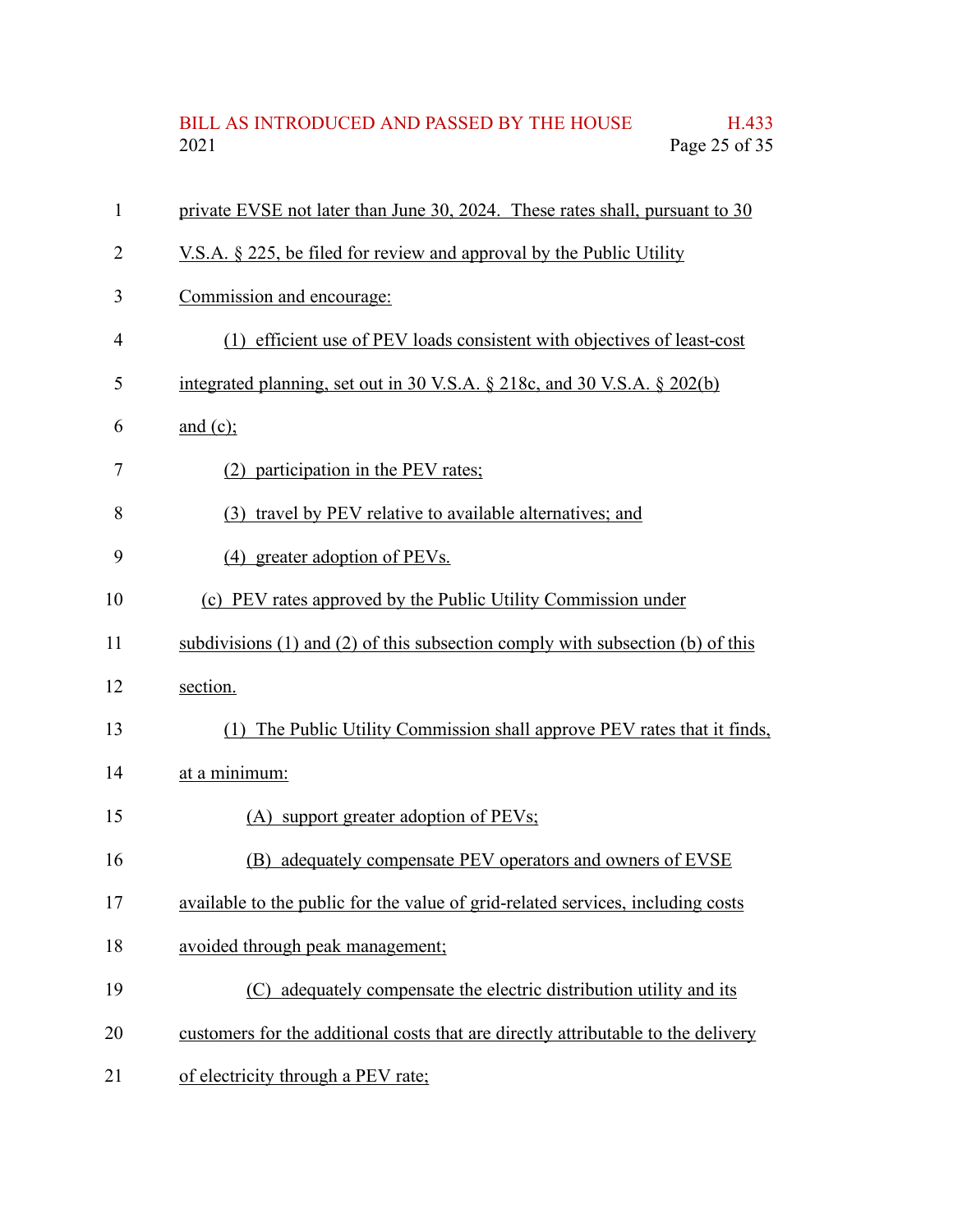# BILL AS INTRODUCED AND PASSED BY THE HOUSE H.433<br>2021 Page 26 of 35 Page 26 of 35

| 1              | (D) include a reasonable contribution to historic or embedded costs              |
|----------------|----------------------------------------------------------------------------------|
| $\overline{2}$ | required to meet the overall cost of service;                                    |
| 3              | (E) do not discourage EVSE available to the public; and                          |
| 4              | (F) do not have an adverse impact to ratepayers not utilizing the PEV            |
| 5              | rate.                                                                            |
| 6              | (2) The Public Utility Commission may approve PEV rates that utilize             |
| 7              | direct load control, third-party managed load control, static or dynamic time-   |
| 8              | varying rates, or other innovative practices that accomplish the goals set forth |
| 9              | in subsection (a) of this section.                                               |
| 10             | (d) Electric distribution utilities with PEV rates approved by the Public        |
| 11             | Utility Commission prior to July 1, 2021 currently implemented as tariffs by     |
| 12             | those electric distribution utilities are exempt from subsection (b) of this     |
| 13             | section for the relevant rate classes, market segments, or customer segments in  |
| 14             | which the PEV rates are offered.                                                 |
| 15             | (e) The Public Utility Commission may grant a petitioning electric               |
| 16             | distribution utility an extension of the June 30, 2024 implementation deadline.  |
| 17             | An extension may only be granted in response to a petition if the Public Utility |
| 18             | Commission finds that the electric distribution utility's inability to meet the  |
| 19             | June 30, 2024 implementation deadline is due to a technical inability to         |
| 20             | implement a PEV rate, adverse economic impacts to ratepayers that would          |
| 21             | result from the implementation of a PEV rate, or other good cause                |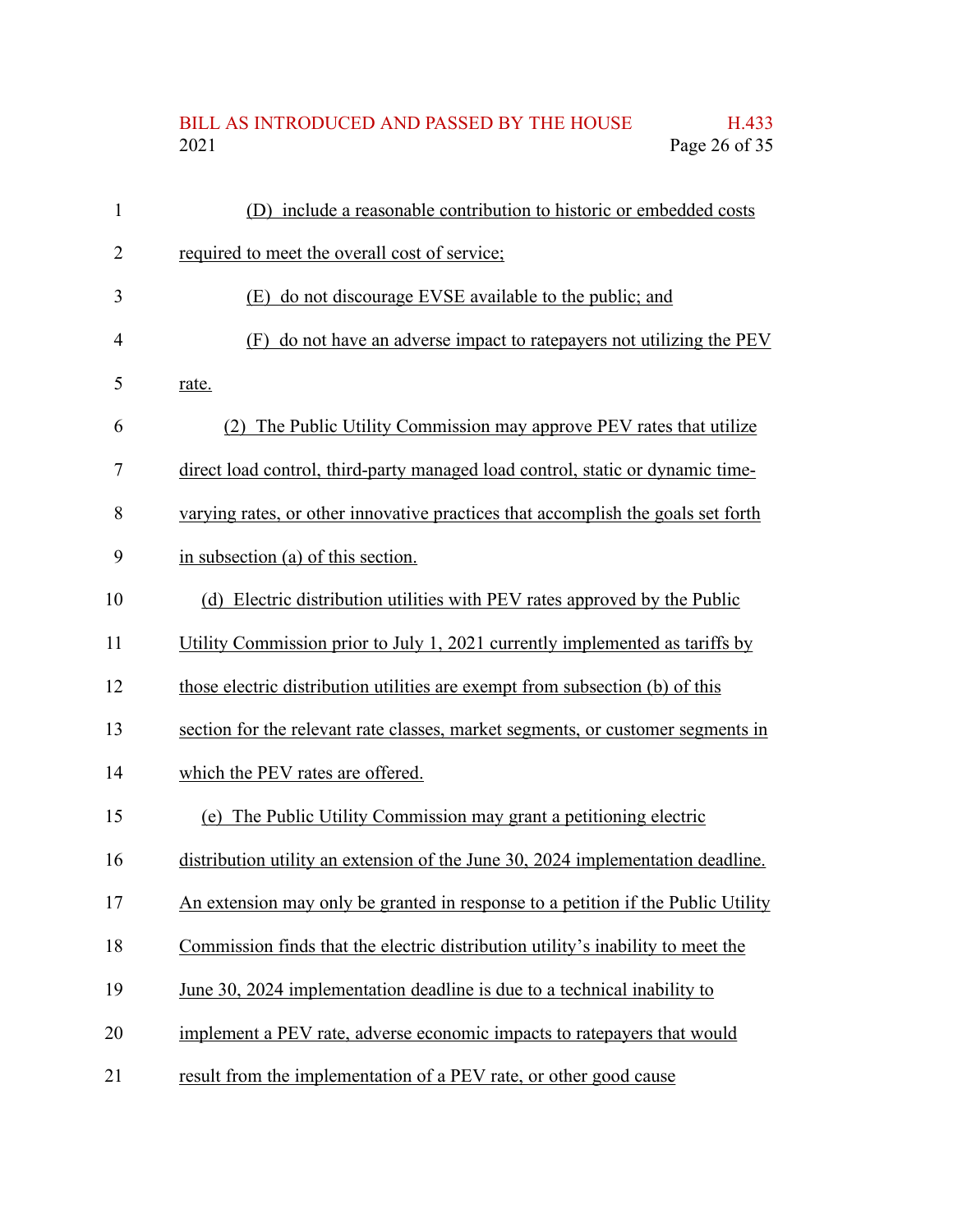| $\mathbf{1}$   | demonstrated. The length of the extension shall be directly related to the           |
|----------------|--------------------------------------------------------------------------------------|
| $\overline{2}$ | demonstrated need for the extension.                                                 |
| 3              | (f) The Public Utility Commission, in consultation with the Department of            |
| $\overline{4}$ | Public Service and State electric distribution utilities, shall file written reports |
| 5              | with the House Committees on Energy and Technology and on Transportation             |
| 6              | and the Senate Committees on Finance and on Transportation that address the          |
| 7              | goals delineated in subdivisions $(c)(1)(A)$ –(F) of this section, as applicable,    |
| 8              | and any progress barriers towards the goals contained in subsections (a) and         |
| 9              | (b) of this section not later than January 15, 2022, January 15, 2023, January       |
| 10             | 15, 2024, and January 15, 2025.                                                      |
| 11             | *** Public Transportation Electrification Plan ***                                   |
| 12             | Sec. 22. PUBLIC TRANSPORTATION ELECTRIFICATION PLAN                                  |
| 13             | (a) The Agency of Transportation, in consultation with the State's public            |
| 14             | transit providers, shall prepare a long-range plan that outlines the costs,          |
| 15             | timeline, training, maintenance, and operational actions required to move to a       |
| 16             | fully electrified public transportation fleet.                                       |
| 17             | (b) The Agency shall file the long-range plan required under subsection (a)          |
| 18             | of this section with the House and Senate Committees on Transportation not           |
| 19             | later than January 31, 2022.                                                         |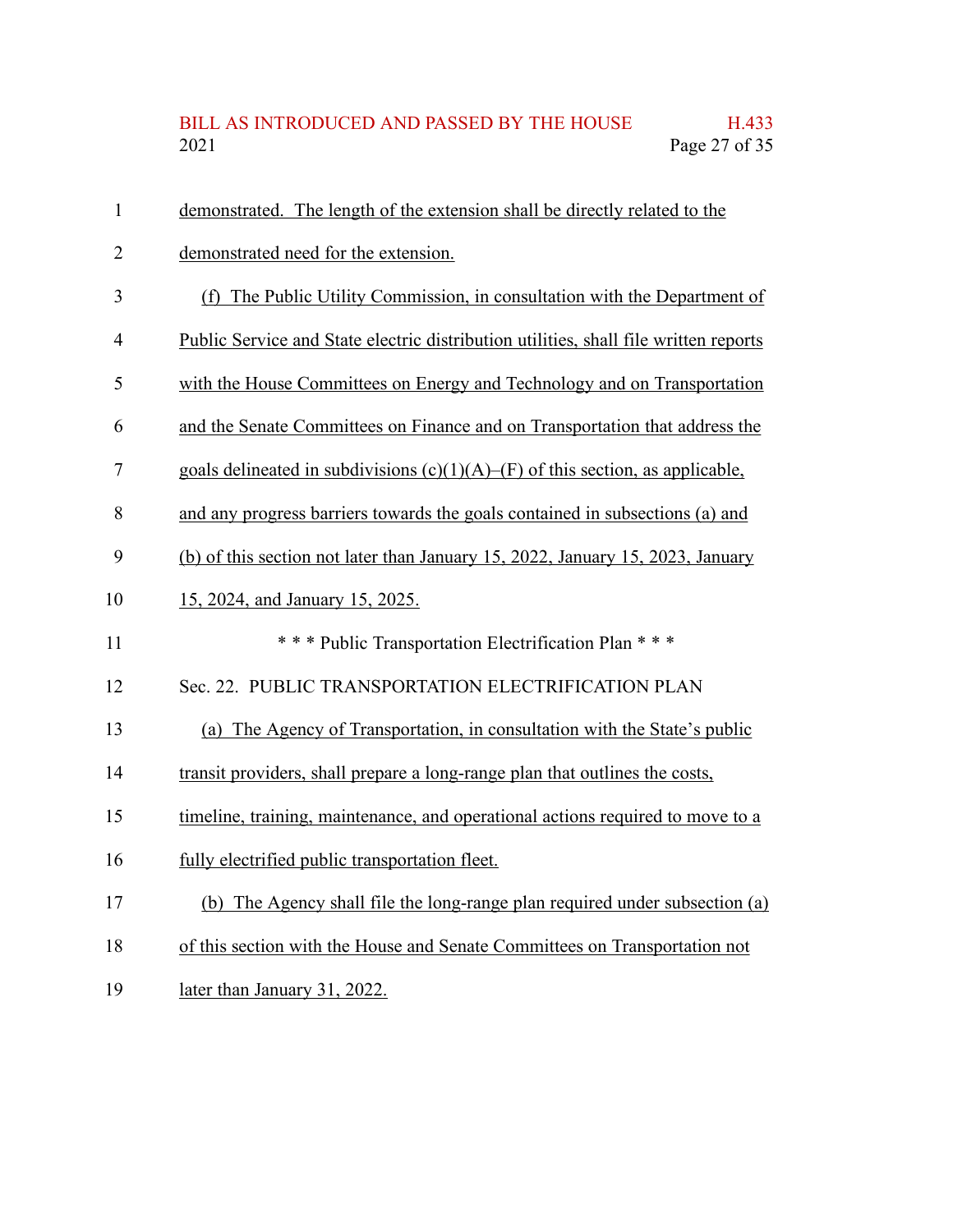# BILL AS INTRODUCED AND PASSED BY THE HOUSE H.433<br>2021 Page 28 of 35 Page 28 of 35

| $\mathbf{1}$ | *** Airport and Rail Signs ***                                                  |
|--------------|---------------------------------------------------------------------------------|
| 2            | Sec. 23. 10 V.S.A. $\S$ 494 is amended to read:                                 |
| 3            | §494. EXEMPT SIGNS                                                              |
| 4            | The following signs are exempt from the requirements of this chapter            |
| 5            | except as indicated in section 495 of this title:                               |
| 6            | * * *                                                                           |
| 7            | $(6)(A)$ Official traffic control signs, including signs on limited access      |
| 8            | highways, consistent with the Manual on Uniform Traffic Control Devices         |
| 9            | (MUTCD) adopted under 23 V.S.A. § 1025, directing people persons to:            |
| 10           | (i) other towns;                                                                |
| 11           | (ii) international airports;                                                    |
| 12           | (iii) postsecondary educational institutions;                                   |
| 13           | (iv) cultural and recreational destination areas;                               |
| 14           | (v) nonprofit diploma-granting educational institutions for people              |
| 15           | persons with disabilities; and                                                  |
| 16           | (vi) official State visitor information centers.                                |
| 17           | (B) After having considered the six priority categories in subdivision          |
| 18           | (A) of this subdivision (6), the Travel Information Council may approve         |
| 19           | installation of a sign for any of the following provided the location is open a |
| 20           | minimum of 120 days each year and is located within 15 miles of an interstate   |
| 21           | highway exit:                                                                   |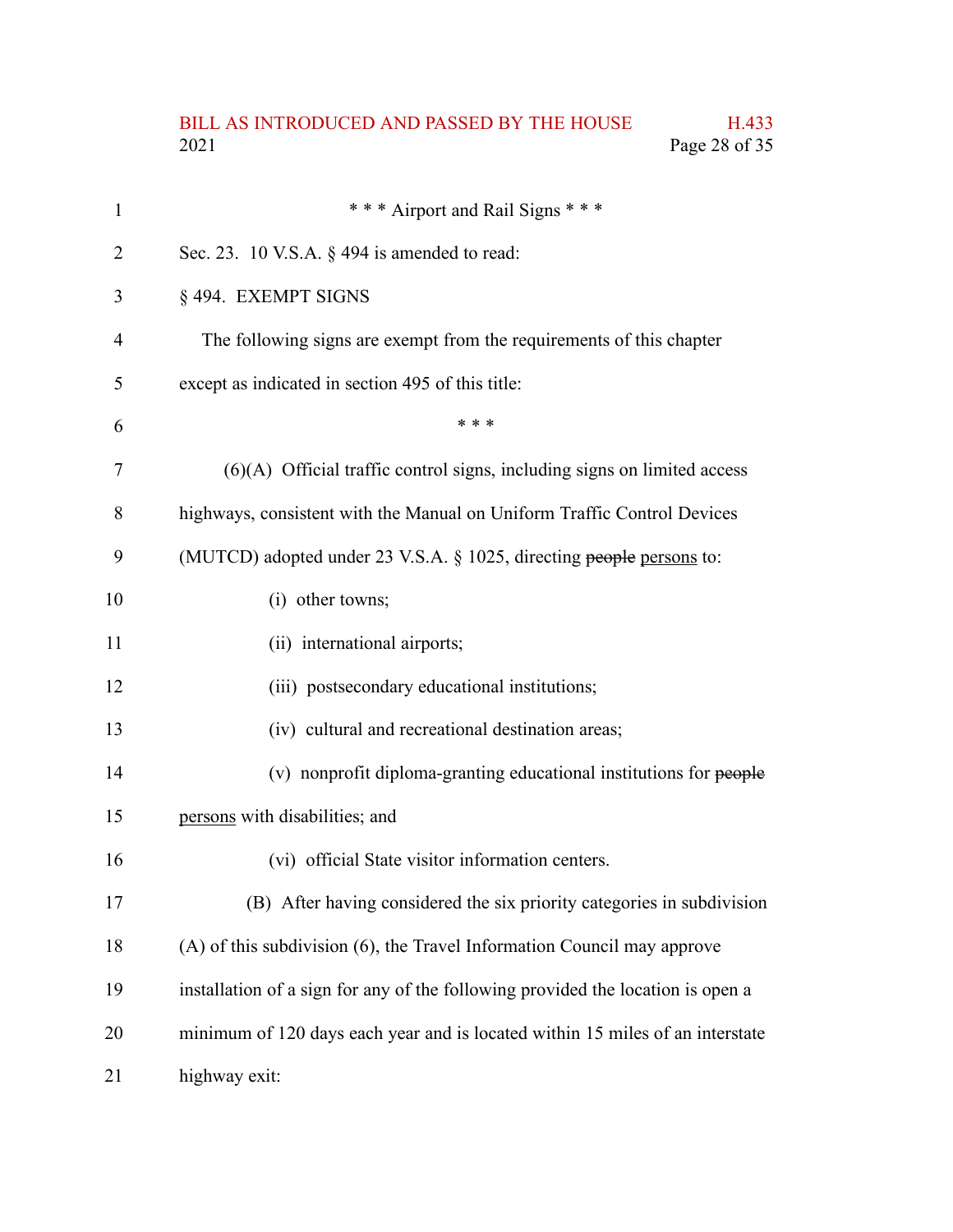# BILL AS INTRODUCED AND PASSED BY THE HOUSE H.433<br>2021 Page 29 of 35 Page 29 of 35

| $\mathbf{1}$   | (i) nonprofit museums;                                                          |
|----------------|---------------------------------------------------------------------------------|
| $\overline{2}$ | (ii) cultural and recreational attractions owned by the State or                |
| 3              | federal government;                                                             |
| 4              | (iii) officially designated scenic byways;                                      |
| 5              | (iv) park and ride or multimodal centers; and                                   |
| 6              | (v) fairgrounds or exposition sites.                                            |
| 7              | (C) The Agency of Transportation may approve and erect signs,                   |
| 8              | including signs on limited access highways, consistent with the MUTCD,          |
| 9              | directing persons to State-owned airports and intercity passenger rail stations |
| 10             | located within 25 miles of a limited access highway exit.                       |
| 11             | (D) Notwithstanding the limitations of this subdivision (6),                    |
| 12             | supplemental guide signs consistent with the MUTCD for the President Calvin     |
| 13             | Coolidge State Historic Site may be installed at the following highway          |
| 14             | interchanges:                                                                   |
| 15             | * * *                                                                           |
| 16             | $(\overline{D})(E)$ Signs erected under this subdivision (6) shall not exceed a |
| 17             | maximum allowable size of 80 square feet.                                       |
| 18             | * * *                                                                           |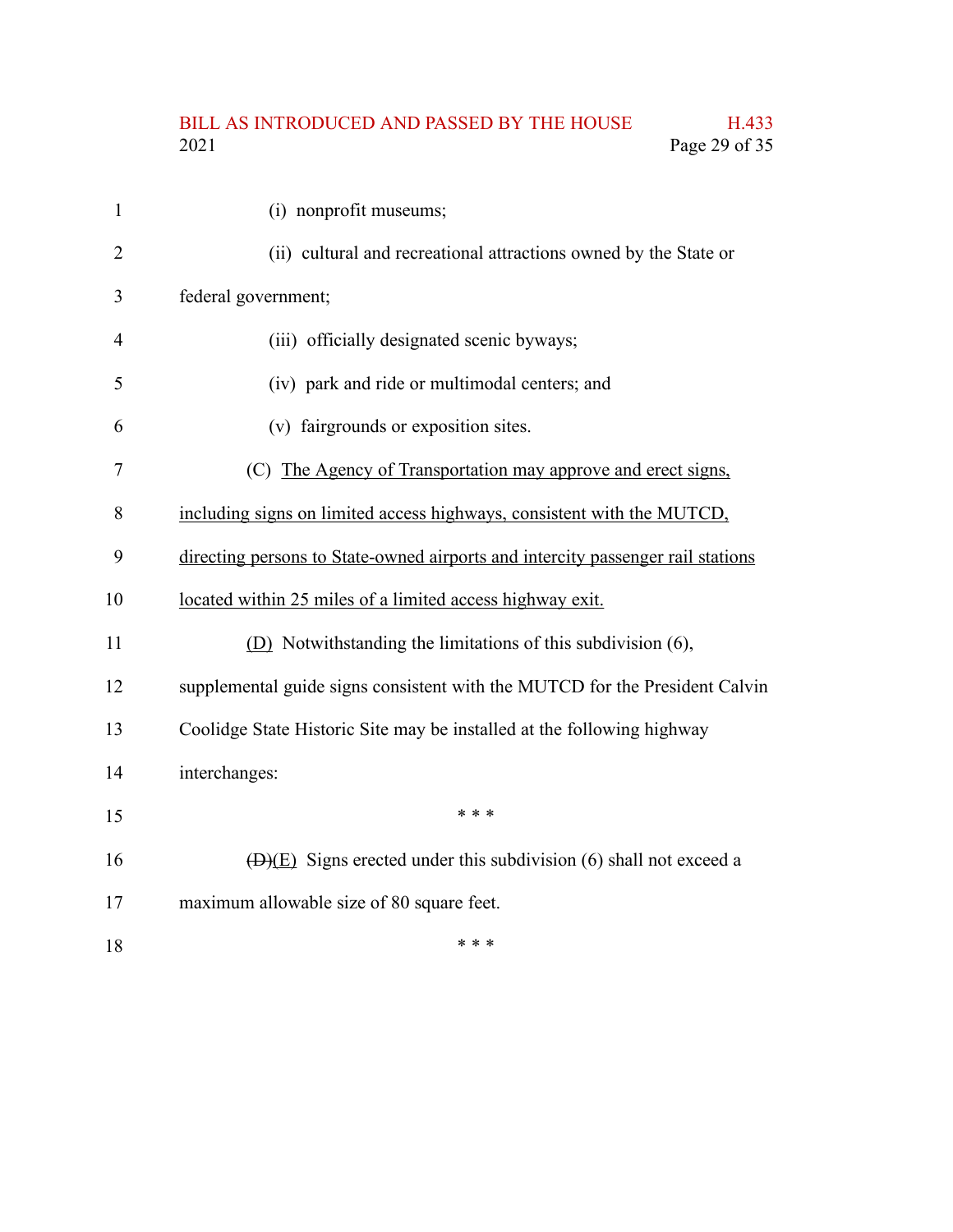## BILL AS INTRODUCED AND PASSED BY THE HOUSE H.433<br>2021 Page 30 of 35 Page 30 of 35

| $\mathbf{1}$   | *** Municipal Development Review; Section 1111 Permit Fees ***                       |
|----------------|--------------------------------------------------------------------------------------|
| $\overline{2}$ | Sec. 24. 24 V.S.A. $\S$ 4416 is amended to read:                                     |
| 3              | §4416. SITE PLAN REVIEW                                                              |
| $\overline{4}$ | * * *                                                                                |
| 5              | (b) Whenever a proposed site plan involves access to a State highway or              |
| 6              | other work in the State highway right-of-way such as excavation, grading,            |
| $\tau$         | paving, or utility installation, the application for site plan approval shall        |
| 8              | include a letter of intent from the Agency of Transportation confirming that         |
| 9              | the Agency has reviewed the proposed site plan and is prepared to issue an           |
| 10             | access permit under 19 V.S.A. § 1111, and setting determined whether a permit        |
| 11             | is required under 19 V.S.A. § 1111. If the Agency determines that a permit for       |
| 12             | the proposed site plan is required under $19$ V.S.A. $\S$ 1111, then the letter from |
| 13             | the Agency shall set out any conditions that the Agency proposes to attach to        |
| 14             | the section 1111 permit required under 19 V.S.A. § 1111.                             |
| 15             | Sec. 25. 24 V.S.A. § 4463(e) is added to read:                                       |
| 16             | (e) Whenever a proposed subdivision is adjacent to a State highway, the              |
| 17             | application for subdivision approval shall include a letter from the Agency of       |
| 18             | Transportation confirming that the Agency has reviewed the proposed                  |
| 19             | subdivision and determined whether a permit is required under 19 V.S.A.              |
| 20             | § 1111. If the Agency determines that a permit for the proposed subdivision is       |
| 21             | required under 19 V.S.A. § 1111, then the letter from the Agency shall set out       |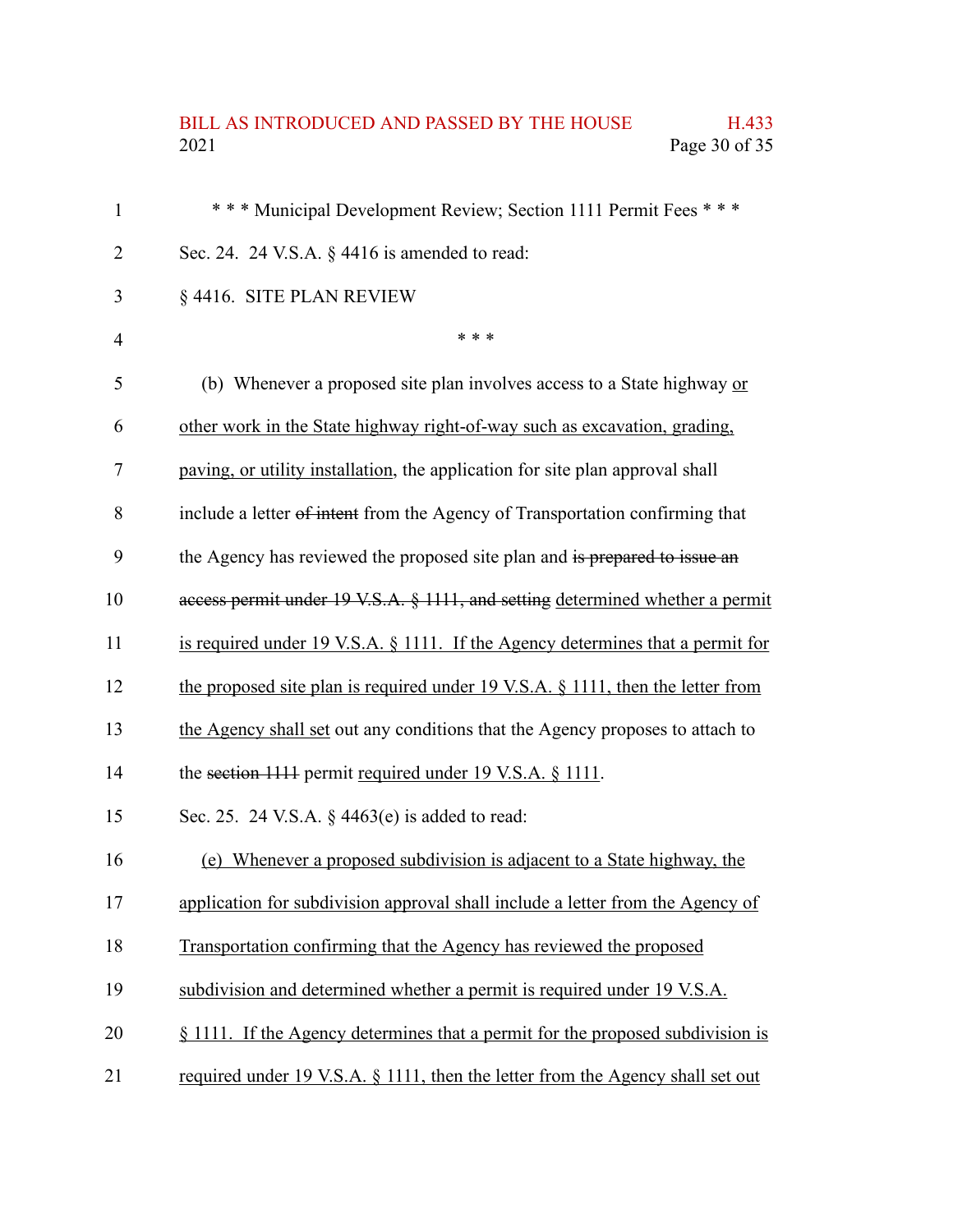| BILL AS INTRODUCED AND PASSED BY THE HOUSE | H.433         |
|--------------------------------------------|---------------|
| 2021                                       | Page 31 of 35 |

| $\mathbf{1}$   | any conditions that the Agency proposes to attach to the permit required under  |
|----------------|---------------------------------------------------------------------------------|
| $\overline{2}$ | 19 V.S.A. § 1111.                                                               |
| 3              | Sec. 26. 19 V.S.A. § 1112(b) is amended to read:                                |
| $\overline{4}$ | (b) The Secretary shall collect the following fees for each application for     |
| 5              | the following types of permits or permit amendments issued pursuant to          |
| 6              | section 1111 of this title:                                                     |
| $\tau$         | * * *                                                                           |
| 8              | (6) permit amendments: \$0.00.                                                  |
| 9              | *** Improvement of High-Use Corridor Segments ***                               |
| 10             | Sec. 27. IMPROVEMENT OF HIGH-USE CORRIDOR SEGMENTS FOR                          |
| 11             | <b>BICYCLISTS</b>                                                               |
| 12             | (a) The Agency of Transportation shall continue to improve highways             |
| 13             | consistent with 19 V.S.A. § 2310 in order to enhance safety and accessibility   |
| 14             | on highways, and in particular for high-use corridor segments identified in the |
| 15             | On-Road Bicycle Plan prepared in April 2016, or a subsequent update.            |
| 16             | (b) The Agency shall consider traffic volumes, the scope of the project, and    |
| 17             | other factors such as environmental or right-of-way impacts when making         |
| 18             | improvements.                                                                   |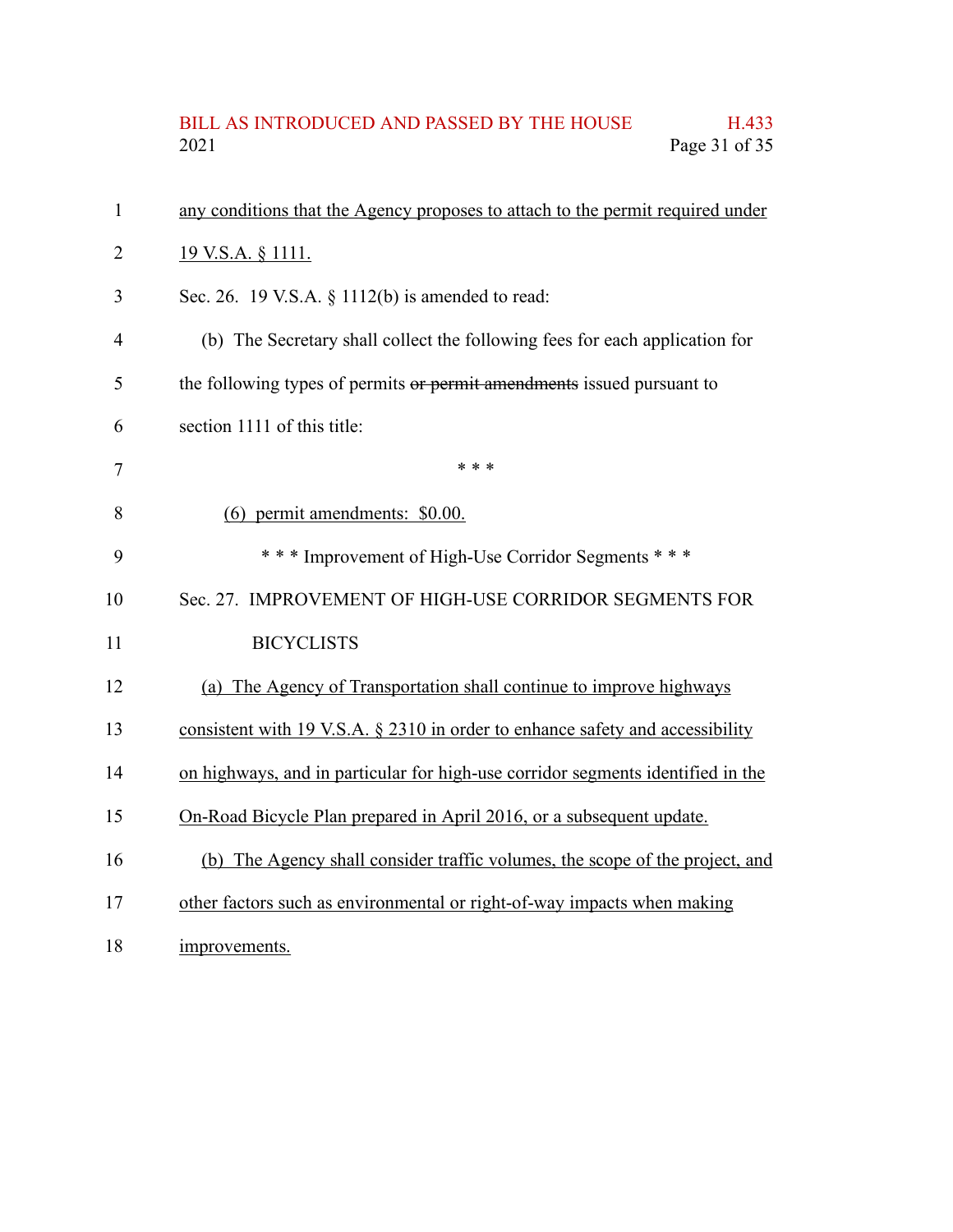## BILL AS INTRODUCED AND PASSED BY THE HOUSE H.433<br>2021 Page 32 of 35 Page 32 of 35

| $\mathbf{1}$   | *** Work Zone Highway Safety                                                    |
|----------------|---------------------------------------------------------------------------------|
| $\overline{2}$ | Automated Traffic Law Enforcement Study and Report ***                          |
| 3              | Sec. 28. WORK ZONE HIGHWAY SAFETY AUTOMATED TRAFFIC                             |
| $\overline{4}$ | LAW ENFORCEMENT STUDY AND REPORT                                                |
| 5              | (a) Findings. The General Assembly finds that:                                  |
| 6              | (1) There are times, either because of insufficient staffing or inherent        |
| 7              | onsite difficulties, where law enforcement personnel cannot practically be      |
| 8              | utilized in a work zone.                                                        |
| 9              | (2) The objectives of utilizing an automated traffic law enforcement            |
| 10             | system in a work zone are improved work crew safety and reduced traffic         |
| 11             | crashes resulting from an increased adherence to traffic laws achieved by       |
| 12             | effective deterrence of potential violators, which could not be achieved by     |
| 13             | traditional law enforcement methods.                                            |
| 14             | (3) The use of automated traffic law enforcement systems in work zones          |
| 15             | is not intended to replace traditional law enforcement personnel, nor is it     |
| 16             | intended to mitigate problems caused by deficient road design, construction, or |
| 17             | maintenance. Rather, it provides deterrence and enforcement at times when       |
| 18             | and in locations where law enforcement personnel cannot be utilized safely or   |
| 19             | are needed for other law enforcement activities.                                |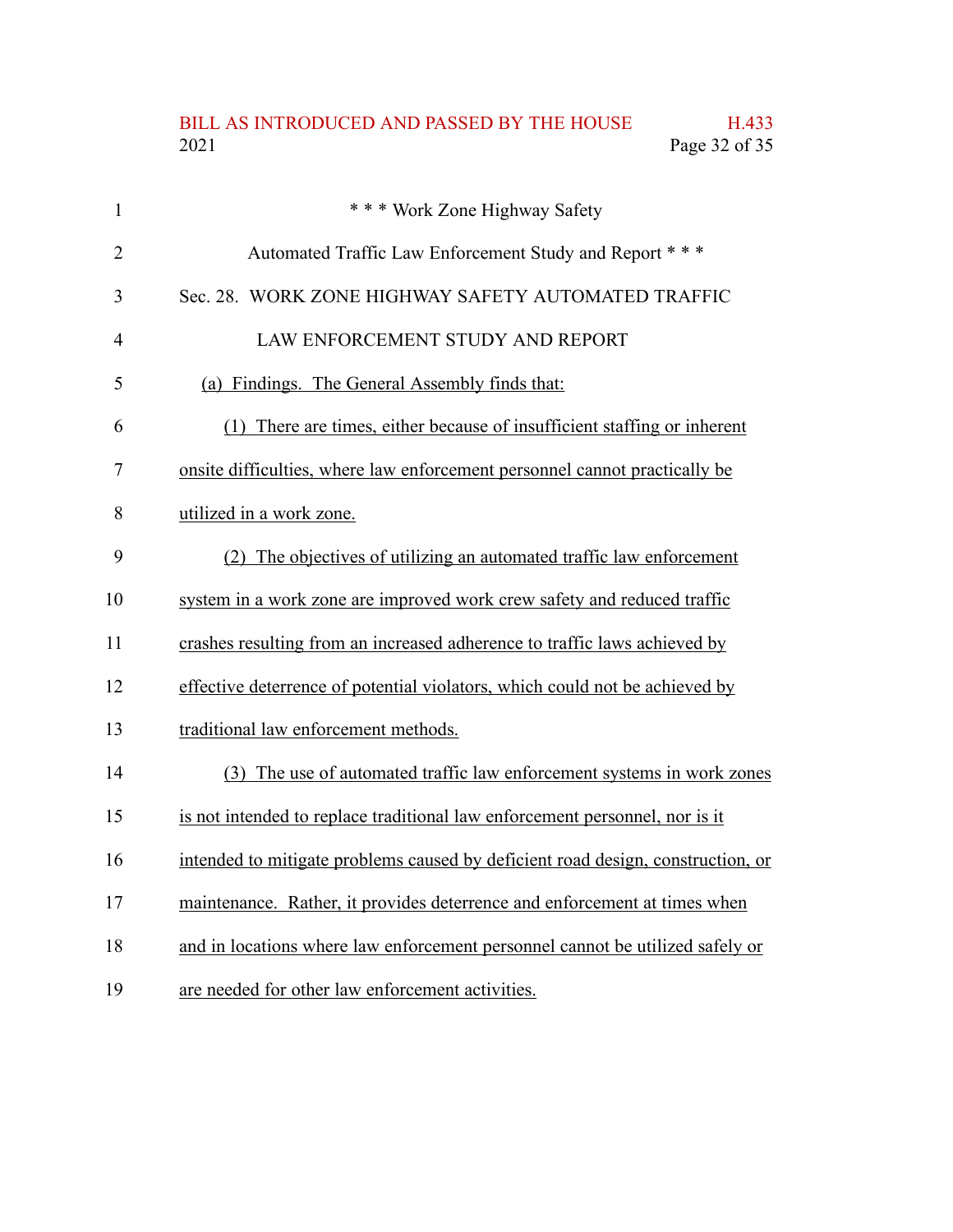# BILL AS INTRODUCED AND PASSED BY THE HOUSE H.433<br>2021 Page 33 of 35 Page 33 of 35

| $\mathbf{1}$   | (b) Definitions. As used in this section:                                          |
|----------------|------------------------------------------------------------------------------------|
| 2              | (1) "Automated traffic law enforcement system" means a device with                 |
| 3              | one or more sensors working in conjunction with a speed measuring device to        |
| $\overline{4}$ | produce recorded images of motor vehicles traveling at more than 10 miles          |
| 5              | above the speed limit or traveling in violation of another traffic control device, |
| 6              | or both.                                                                           |
| 7              | (2) "Recorded image" means a photograph, microphotograph, electronic               |
| 8              | image, or electronic video that shows the front or rear of the motor vehicle       |
| 9              | clearly enough to identify the registration number plate of the motor vehicle or   |
| 10             | that shows the front of the motor vehicle clearly enough to identify the           |
| 11             | registration number plate of the motor vehicle and shows the operator of the       |
| 12             | motor vehicle.                                                                     |
| 13             | (3) "Traffic control device" means any sign, signal, marking,                      |
| 14             | channelizing, or other device that conforms with the Manual on Uniform             |
| 15             | Traffic Control Devices, which is the standards for all traffic control signs,     |
| 16             | signals, and markings within the State pursuant to 23 V.S.A. $\S$ 1025, and is     |
| 17             | used to regulate, warn, or guide traffic and placed on, over, or adjacent to a     |
| 18             | highway, pedestrian facility, or bicycle path by authority of the State or the     |
| 19             | municipality with jurisdiction over the highway, pedestrian facility, or bicycle   |
| 20             | path.                                                                              |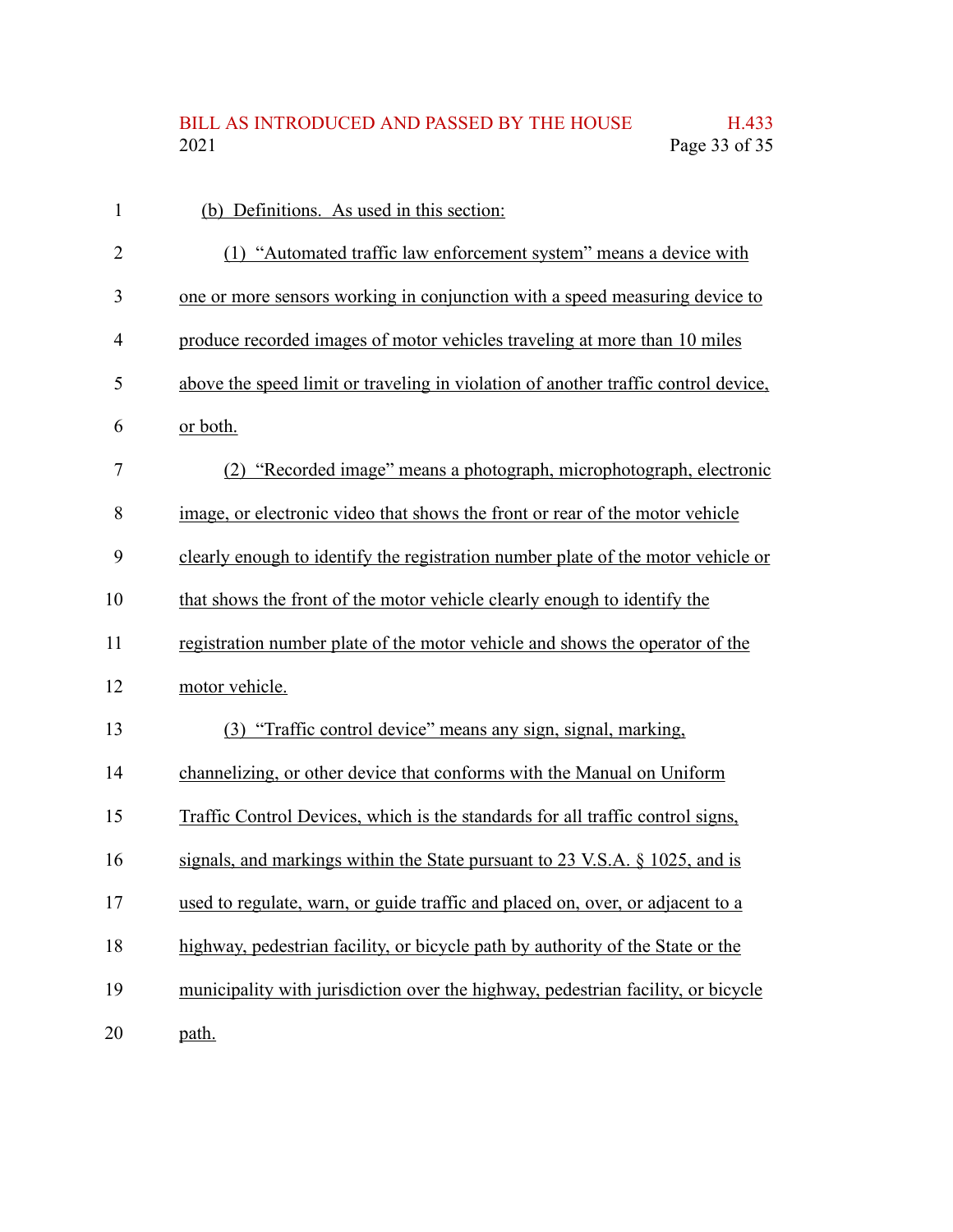BILL AS INTRODUCED AND PASSED BY THE HOUSE H.433<br>2021 Page 34 of 35 Page 34 of 35

| 1              | (c) Study. The Agency of Transportation shall, in consultation with at least  |
|----------------|-------------------------------------------------------------------------------|
| $\overline{2}$ | the Department of Public Safety and the Associated General Contractors of     |
| 3              | Vermont, study the feasibility of implementing automated traffic law          |
| $\overline{4}$ | enforcement systems in work zones in Vermont and make specific                |
| 5              | recommendations on whether to pursue a program that utilizes automated        |
| 6              | traffic law enforcement systems within work zones in Vermont, with a specific |
| $\tau$         | focus on affecting driver behavior. At a minimum, the Agency shall:           |
| 8              | (1) research the cost to procure equipment and services to assist in the      |
| 9              | implementation of a program that utilizes automated traffic law enforcement   |
| 10             | systems within work zones in Vermont;                                         |
| 11             | (2) research how images are collected, stored, accessed, used, and            |
| 12             | disposed of; by whom; and under what timeline or timelines when automated     |
| 13             | traffic law enforcement systems are used to collect a recorded image of a     |
| 14             | motor vehicle in violation of a traffic control device in a work zone;        |
| 15             | (3) make recommendations on how images should be collected, stored,           |
| 16             | accessed, used, and disposed of; by whom; and under what timeline or          |
| 17             | timelines if a pilot program that utilizes automated traffic law enforcement  |
| 18             | systems within work zones in Vermont is implemented; and                      |
| 19             | (4) define the system components needed to implement a program that           |
| 20             | utilizes automated traffic law enforcement systems within work zones in       |
| 21             | Vermont.                                                                      |